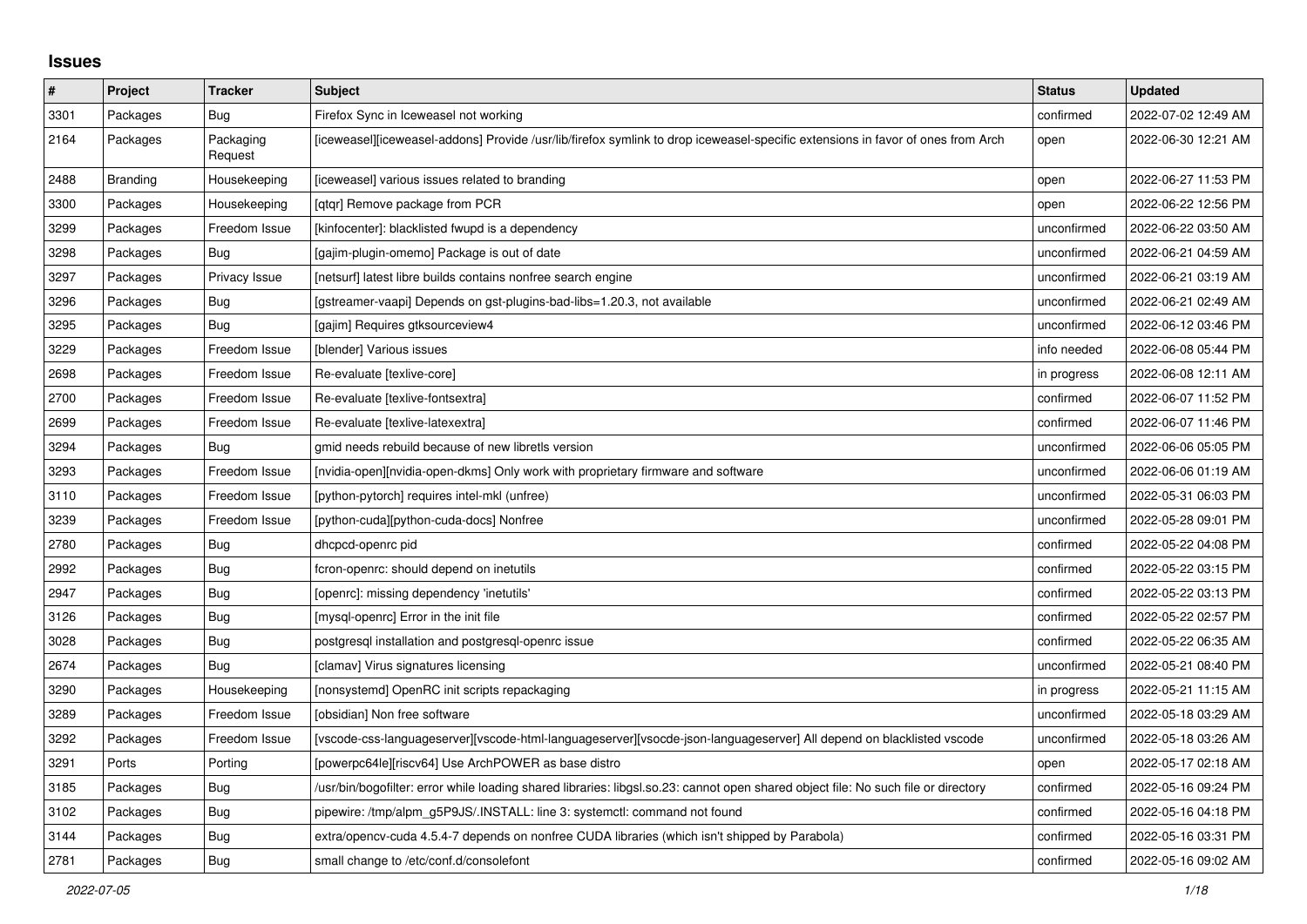| $\#$ | Project               | <b>Tracker</b>       | Subject                                                                                                                                                                                                                          | <b>Status</b>         | <b>Updated</b>      |
|------|-----------------------|----------------------|----------------------------------------------------------------------------------------------------------------------------------------------------------------------------------------------------------------------------------|-----------------------|---------------------|
| 3107 | Packages              | Freedom Issue        | [opency] Downloads and installs binary blobs                                                                                                                                                                                     | in progress           | 2022-05-16 08:57 AM |
| 3288 | Packages              | Packaging<br>Request | MangoHUD<br>[mangohud-x11][mangohud-common-x11][mangohud-wayland][mangohud-common-wayland][lib32-mangohud-x11][lib32-mangoh<br>ud-wayland][mangohud-opengl2][mangohud-opengl2-common][lib32-mangohud-opengl2][mangohud-nonvidia] | open                  | 2022-05-14 08:47 PM |
| 3287 | Packages              | Packaging<br>Request | [If] Minimalistic file manager                                                                                                                                                                                                   | open                  | 2022-05-14 08:28 PM |
| 3286 | Packages              | Packaging<br>Request | [tenacity] Audacity fork minus the spyware                                                                                                                                                                                       | open                  | 2022-05-14 08:06 PM |
| 3285 | Packages              | Packaging<br>Request | [nsxiv] Minimalistic, extensible image viewer                                                                                                                                                                                    | open                  | 2022-05-14 07:55 PM |
| 3149 | Packages              | Bug                  | [gspdf]: libgnustep-gui.so.0.24: cannot open shared object file                                                                                                                                                                  | confirmed             | 2022-05-14 07:42 PM |
| 3005 | Packages              | Freedom Issue        | [geoipupdate][sn0int]: TPPM for proprietary(?) data                                                                                                                                                                              | unconfirmed           | 2022-05-14 07:12 PM |
| 3231 | Packages              | Bug                  | Add gst-plugin-gtk as an optional dependency for gajim                                                                                                                                                                           | forwarded<br>upstream | 2022-05-14 07:09 PM |
| 3284 | Packages              | Packaging<br>Request | [xmountains] Procedurally generated sidescrolling mountains                                                                                                                                                                      | open                  | 2022-05-14 06:33 PM |
| 3283 | Packages              | Packaging<br>Request | [pipes.sh] Novelty animated pipes terminal screensaver                                                                                                                                                                           | open                  | 2022-05-14 06:20 PM |
| 3282 | Packages              | Packaging<br>Request | [cbonsai] Novelty animated bonsai tree terminal screensaver                                                                                                                                                                      | open                  | 2022-05-14 06:16 PM |
| 3089 | Packages              | Bug                  | WARNING: CANNOT RESOLVE "openexr" A DEPENDENCY OF "blender"                                                                                                                                                                      | in progress           | 2022-05-14 11:29 AM |
| 3268 | Packages              | Packaging<br>Request | [blender] Update package to 3.1.2                                                                                                                                                                                                | in progress           | 2022-05-14 11:28 AM |
| 3173 | Packages              | Freedom Issue        | [qmapshack]: depends on qt5-webengine                                                                                                                                                                                            | confirmed             | 2022-05-14 11:26 AM |
| 2970 | Packages              | Bug                  | [openmw] openscenegraph34 moved to openscenegraph                                                                                                                                                                                | in progress           | 2022-05-14 11:19 AM |
| 3085 | Packages              | Bug                  | [mencoder] unable to satisfy libx264.so=160-64 virtual dependency                                                                                                                                                                | confirmed             | 2022-05-14 11:10 AM |
| 3280 | Packages              | Freedom Issue        | [stellarium] Massive project with potentially missing licenses                                                                                                                                                                   | unconfirmed           | 2022-05-11 04:47 PM |
| 1962 | Packages              | Packaging<br>Request | [polybar] Add package to pcr                                                                                                                                                                                                     | forwarded<br>upstream | 2022-05-11 11:32 AM |
| 2577 | Installation<br>Media | Bug                  | Parabola systemd CLI ISO magnet links seem broken                                                                                                                                                                                | info needed           | 2022-05-11 07:09 AM |
| 2612 | Packages              | Bug                  | syslog-ng locks up openrc on boot                                                                                                                                                                                                | unconfirmed           | 2022-05-10 08:33 PM |
| 2546 | Packages              | Housekeeping         | [STICKY][poppler]: and friends (x86_64)                                                                                                                                                                                          | open                  | 2022-05-09 03:46 PM |
| 2890 | Packages              | Freedom Issue        | [octopi:]: various issues                                                                                                                                                                                                        | confirmed             | 2022-05-09 03:30 PM |
| 3118 | Packages              | Packaging<br>Request | [kmymoney] cannot be installed/updated                                                                                                                                                                                           | on-hold               | 2022-05-09 09:38 AM |
| 782  | Packages              | Packaging<br>Request | [mhwd]                                                                                                                                                                                                                           | open                  | 2022-05-09 06:29 AM |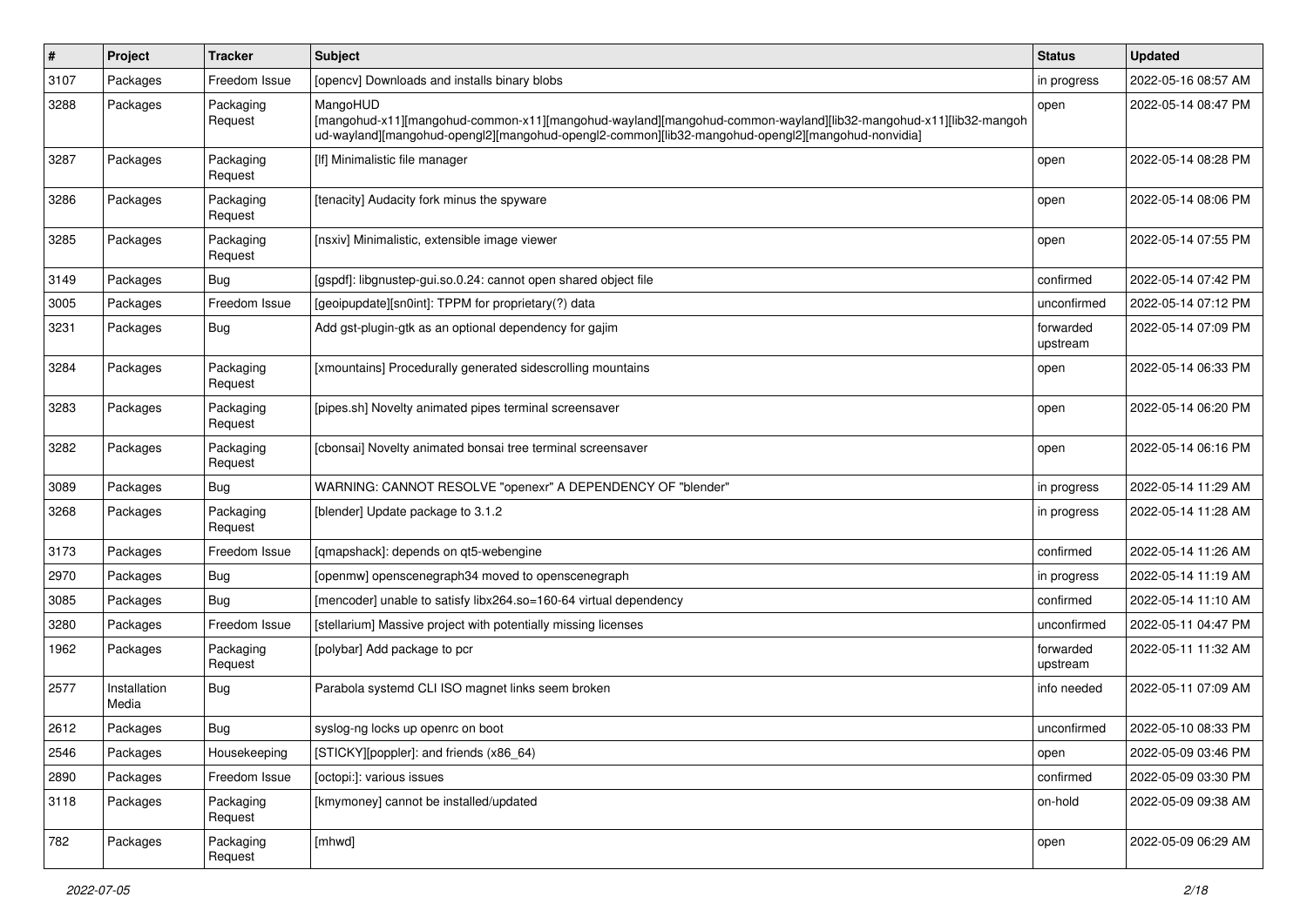| $\#$ | Project       | <b>Tracker</b>       | <b>Subject</b>                                                                                                                             | <b>Status</b> | <b>Updated</b>      |
|------|---------------|----------------------|--------------------------------------------------------------------------------------------------------------------------------------------|---------------|---------------------|
| 1244 | Packages      | <b>Bug</b>           | [libre/abiword] Document why 'command', 'gda', and 'rsvg' plugins are disabled, or enable them.                                            | open          | 2022-05-09 05:47 AM |
| 1630 | Packages      | Bug                  | [linux-libre] [linux-libre-lts]: not shutting down                                                                                         | open          | 2022-05-09 05:13 AM |
| 1665 | Packages      | <b>Bug</b>           | [networkmanager-elogind]: error while loading shared libraries: libpsl.so.5                                                                | open          | 2022-05-08 09:12 PM |
| 1959 | Packages      | <b>Bug</b>           | [arora]: Crashes on some pages                                                                                                             | open          | 2022-05-08 08:33 PM |
| 2023 | Packages      | <b>Bug</b>           | [netsurf]: fails to start                                                                                                                  | in progress   | 2022-05-08 08:16 PM |
| 2283 | Packages      | <b>Bug</b>           | [iceweasel-no-resource-uri-leak] Does not exist                                                                                            | confirmed     | 2022-05-08 06:36 PM |
| 3279 | Servers       | Bug                  | redirector.parabola.nu - some mirrors out-of-sync                                                                                          | confirmed     | 2022-05-08 03:30 PM |
| 3168 | Documentation | Housekeeping         | [eudev-systemd]: package dropped - still suggested on the wiki                                                                             | open          | 2022-05-08 02:44 PM |
| 2998 | Packages      | Freedom Issue        | okular: suggest to install Adobe proprietary software                                                                                      | confirmed     | 2022-05-08 02:23 PM |
| 3162 | Packages      | Bug                  | marble-maps: symbol lookup error: marble-maps: undefined symbol:<br>ZN6Marble15MarbleQuickItem14hoverMoveEventEP11QHoverEvent              | unconfirmed   | 2022-05-08 01:57 PM |
| 2808 | Packages      | <b>Bug</b>           | check if openra is FSDG compliant                                                                                                          | in progress   | 2022-05-08 12:22 PM |
| 3278 | Packages      | Freedom Issue        | [mesa] Software patent avoidance                                                                                                           | unconfirmed   | 2022-05-07 04:30 PM |
| 3213 | Packages      | Freedom Issue        | [gamescope] Appears to be useful only with Steam                                                                                           | unconfirmed   | 2022-05-07 02:28 PM |
| 3261 | Packages      | <b>Bug</b>           | [log4j-1.2] Unmaintained, insecure, vulnerable package                                                                                     | confirmed     | 2022-05-07 12:29 PM |
| 3003 | Packages      | Freedom Issue        | [lxd]: has dubious containers repositories (It can download and install an ubuntu container from a single command)                         | confirmed     | 2022-05-06 10:39 PM |
| 3277 | Packages      | Packaging<br>Request | [dashbinsh] Tiny, stable pacman hook                                                                                                       | open          | 2022-05-06 02:21 PM |
| 1167 | Packages      | Freedom Issue        | [chromium][electron][qt5-webengine][qt6-webengine] QTWebgine/Electron embeds "entire Chromium platform"                                    | confirmed     | 2022-05-06 07:13 AM |
| 3269 | Packages      | Bug                  | [telegram-desktop] possible DRM, security, privacy, and anonymity issues                                                                   | unconfirmed   | 2022-05-06 12:07 AM |
| 874  | Packages      | Packaging<br>Request | [tor-browser] add package for PCR                                                                                                          | open          | 2022-05-05 11:52 PM |
| 3265 | Packages      | Privacy Issue        | [your-privacy] List of packages which implement UPnP should be added to the blacklist                                                      | confirmed     | 2022-05-05 11:34 PM |
| 3276 | Packages      | Freedom Issue        | [nccl] Please put your reasons here (register first if you haven't)                                                                        | unconfirmed   | 2022-05-05 06:20 PM |
| 3275 | Packages      | Privacy Issue        | [gfbgraph] Implements Facebook Graph API                                                                                                   | unconfirmed   | 2022-05-05 06:05 PM |
| 3274 | Packages      | Privacy Issue        | [kaccounts-integration][kaccounts-integration-debug][kaccounts-providers][kaccounts-providers-debug] Support for Google,<br>Facebook, etc. | unconfirmed   | 2022-05-05 05:35 PM |
| 3273 | Packages      | Privacy Issue        | [purple-facebook] Implements Facebook messenger protocol                                                                                   | unconfirmed   | 2022-05-05 05:30 PM |
| 3272 | Packages      | Freedom Issue        | [betterdiscordctl] Appears only to be useful with proprietary Discord                                                                      | unconfirmed   | 2022-05-05 04:36 PM |
| 3271 | Packages      | Freedom Issue        | [spotifyd] [playerctl] Spotify streaming dis-service support                                                                               | unconfirmed   | 2022-05-05 04:30 PM |
| 3270 | Packages      | Freedom Issue        | [fwupd-efi] Appears only to be useful with blacklisted [fwupd]                                                                             | unconfirmed   | 2022-05-05 04:02 PM |
| 1035 | Packages      | Freedom Issue        | [your-system-sanity]: Non-Free Software From Third-party Package Managers (TPPM)                                                           | in progress   | 2022-05-04 01:56 AM |
| 2866 | Ports         | Housekeeping         | Parabola Recommended Computers - Get various libre-friendly computers into hackers hands - document support status                         | open          | 2022-05-04 01:17 AM |
| 3194 | Packages      | Bug                  | [iceweasel]: multimedia playback broken or garbled audio on some sites                                                                     | in progress   | 2022-05-02 12:49 AM |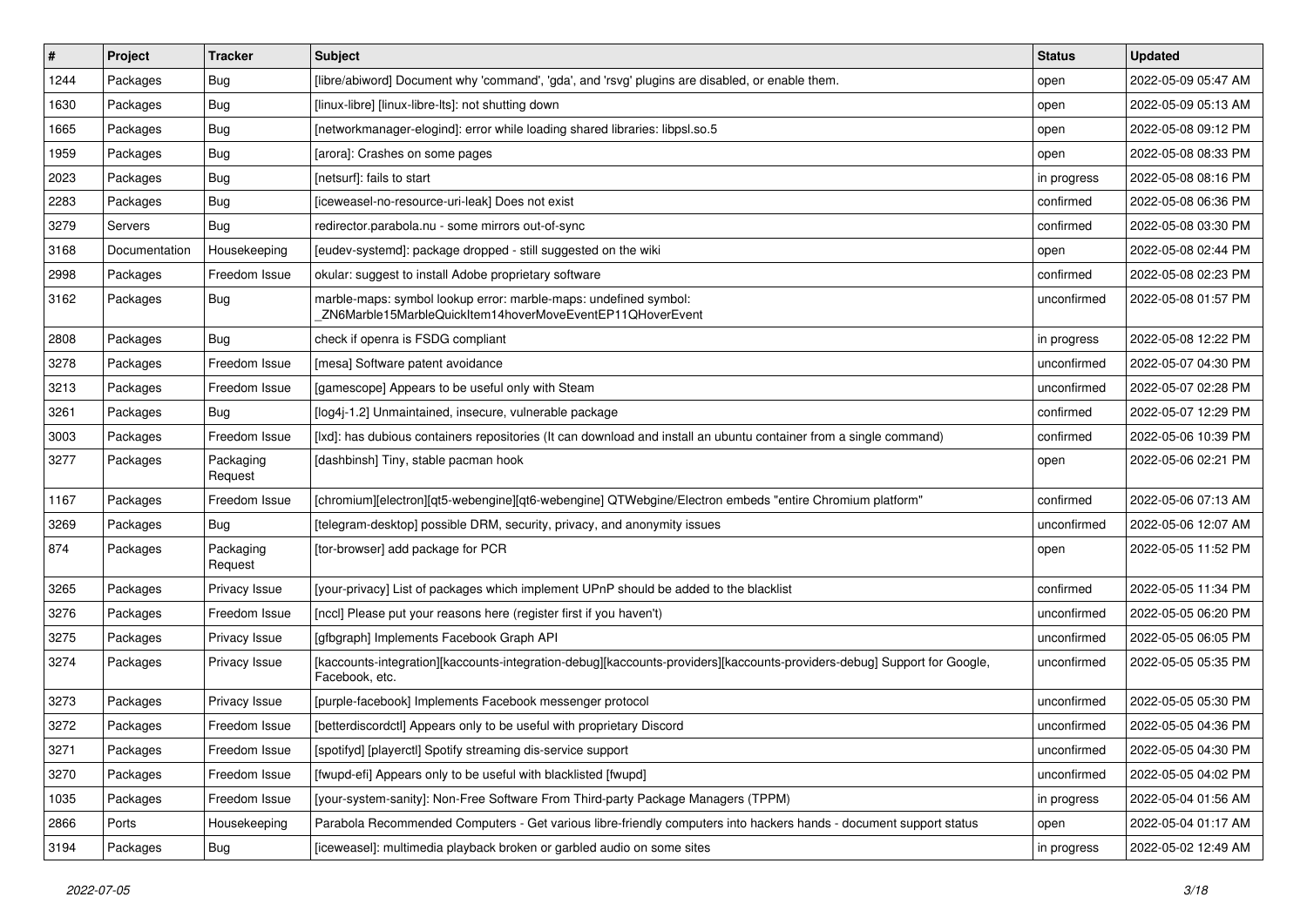| $\#$ | Project         | <b>Tracker</b>       | <b>Subject</b>                                                                                                  | <b>Status</b> | <b>Updated</b>      |
|------|-----------------|----------------------|-----------------------------------------------------------------------------------------------------------------|---------------|---------------------|
| 1128 | Packages        | <b>Bug</b>           | Undefined color: "WINDOW FOREGROUND"                                                                            | open          | 2022-05-01 11:07 AM |
| 2619 | Packages        | Privacy Issue        | Refactor [nonprism]                                                                                             | in progress   | 2022-05-01 01:03 AM |
| 3018 | Packages        | Housekeeping         | Various uninstallable packages should be fixed, dropped, or blacklisted.                                        | open          | 2022-04-30 05:20 AM |
| 3042 | Packages        | Bug                  | [calibre3]: unable to satisfy dependency 'python2-*' and 'libusbx'.                                             | confirmed     | 2022-04-30 03:27 AM |
| 3170 | Packages        | Bug                  | [castle-combat]: unable to satisfy dependency 'python2-twisted' required by castle-combat                       | confirmed     | 2022-04-30 03:27 AM |
| 3237 | Packages        | Housekeeping         | Remove pcr/python2* and libre/python2*                                                                          | open          | 2022-04-30 03:26 AM |
| 2874 | Packages        | Packaging<br>Request | [python2-*]: multiple packages dropped from arch                                                                | open          | 2022-04-30 03:15 AM |
| 3143 | Packages        | Freedom Issue        | [angband]                                                                                                       | unconfirmed   | 2022-04-30 12:44 AM |
| 3208 | Packages        | Packaging<br>Request | [coreboot-util][libreboot-util]: Package ectool from coreboot for controlling the EC on coreboot and libreboot. | in progress   | 2022-04-29 06:58 PM |
| 2946 | Packages        | Bug                  | Broken python packages after 3.9 upgrade                                                                        | confirmed     | 2022-04-29 04:12 PM |
| 3207 | <b>Branding</b> | Housekeeping         | ficeweasel] Buggy rebranding on Iceweasel 98                                                                    | open          | 2022-04-29 01:23 AM |
| 3263 | Packages        | Freedom Issue        | [command-not-found] Known not to respect GNU FSDG: suggests proprietary software                                | unconfirmed   | 2022-04-27 12:50 AM |
| 2650 | Packages        | Packaging<br>Request | Add the wf-recorder package to pcr                                                                              | open          | 2022-04-26 12:47 AM |
| 1699 | Packages        | Packaging<br>Request | [sc-im] Add package to PCR                                                                                      | open          | 2022-04-26 12:42 AM |
| 3258 | Packages        | Housekeeping         | Merge [kernels] and [java] into [pcr] - delete unused repos                                                     | open          | 2022-04-25 03:10 PM |
| 2836 | Servers         | Bug                  | [package web search] 'any' isn't listed in the architectures list                                               | confirmed     | 2022-04-25 11:02 AM |
| 3255 | Packages        | Housekeeping         | Add @iceweasel-hardened-preferences@ to iceweasel-addons package group                                          | open          | 2022-04-24 04:43 AM |
| 3254 | Packages        | Packaging<br>Request | Decentraleyes                                                                                                   | open          | 2022-04-24 01:27 AM |
| 3253 | Packages        | Packaging<br>Request | <b>Privacy Badger</b>                                                                                           | open          | 2022-04-24 01:16 AM |
| 3250 | Packages        | Freedom Issue        | [exa] Nonfree icons                                                                                             | unconfirmed   | 2022-04-24 12:21 AM |
| 3252 | Packages        | Packaging<br>Request | [iceweasel-librejs] add package                                                                                 | open          | 2022-04-23 11:46 PM |
| 2571 | Packages        | Bug                  | [iceweasel-l10n-es-ar][iceweasel-l10n-pl]: Iceweasel doesn't start with some language packs                     | confirmed     | 2022-04-23 09:07 PM |
| 2226 | Packages        | Packaging<br>Request | TORCS is a 3D racing game running in X                                                                          | open          | 2022-04-23 07:41 PM |
| 3249 | Packages        | Freedom Issue        | [waybar] Spotify icon in default config file                                                                    | unconfirmed   | 2022-04-23 02:41 PM |
| 3247 | Packages        | Freedom Issue        | [dwarffortress] tracking issue                                                                                  | unconfirmed   | 2022-04-21 04:23 AM |
| 2518 | Packages        | Packaging<br>Request | packaging request for 'gmsh'                                                                                    | open          | 2022-04-18 11:49 AM |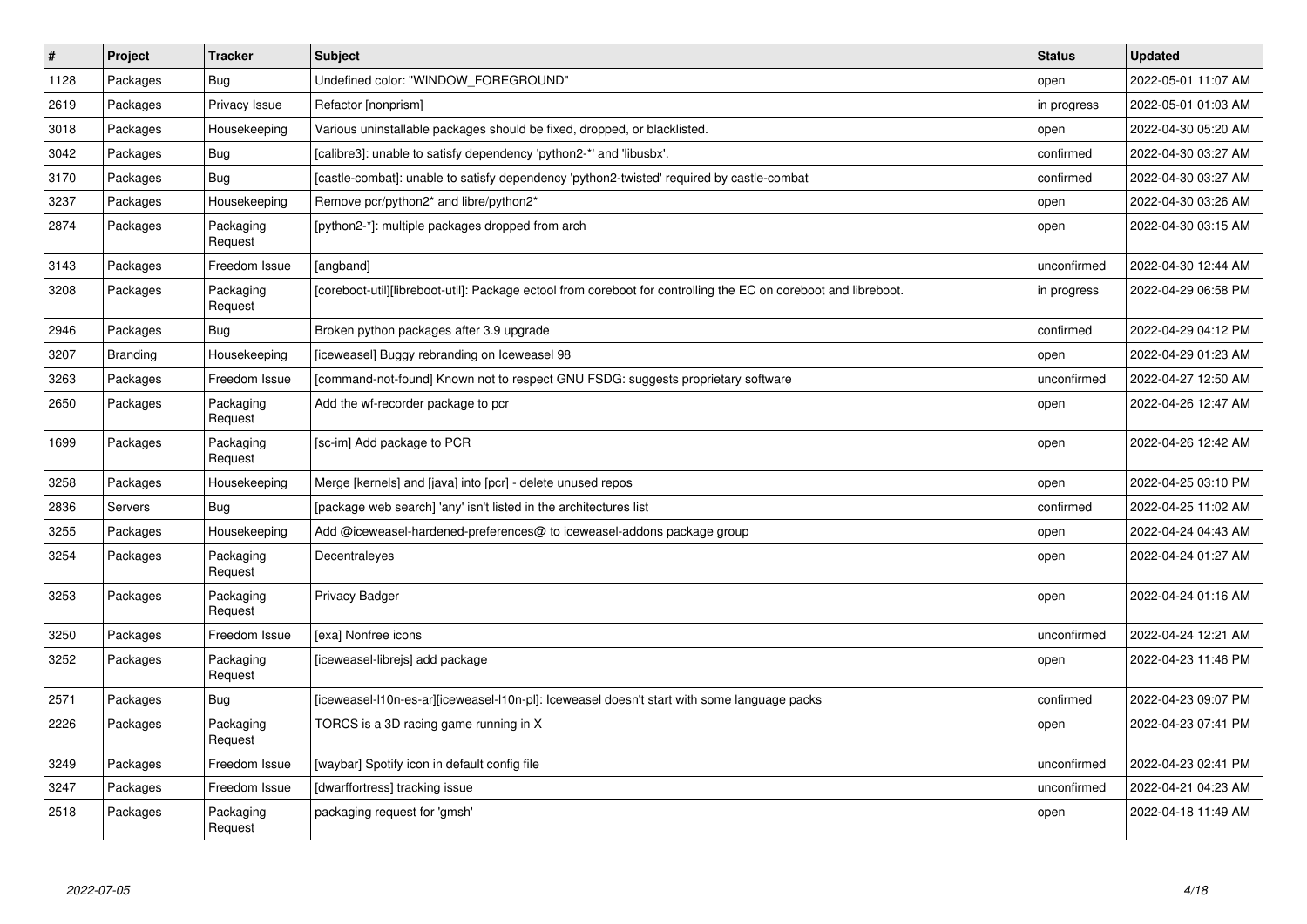| #    | Project  | <b>Tracker</b>       | <b>Subject</b>                                                                              | <b>Status</b>         | <b>Updated</b>      |
|------|----------|----------------------|---------------------------------------------------------------------------------------------|-----------------------|---------------------|
| 3246 | Packages | Packaging<br>Request | [pekka-kana-2] Freedom verification                                                         | info needed           | 2022-04-17 01:06 AM |
| 1881 | Packages | Packaging<br>Request | several shooters that are free software but unsure artistic license                         | open                  | 2022-04-16 06:08 PM |
| 3244 | Packages | Freedom Issue        | [brutalchess] Potentially nonfree fonts                                                     | unconfirmed           | 2022-04-15 06:55 PM |
| 3243 | Packages | Freedom Issue        | [penguin-command] Improper packaging, potential freedom issue                               | unconfirmed           | 2022-04-14 11:58 AM |
| 2830 | Packages | Freedom Issue        | [torbrowser-launcher] downloads torbrowser-bundle which is currently non-free               | unconfirmed           | 2022-04-14 07:42 AM |
| 2644 | Packages | Freedom Issue        | [nodejs-emojione] Non-free license                                                          | unconfirmed           | 2022-04-14 07:38 AM |
| 3234 | Packages | Freedom Issue        | Video games parent tracking issue                                                           | unconfirmed           | 2022-04-14 12:43 AM |
| 3217 | Packages | Freedom Issue        | [xonotic-data] No license                                                                   | info needed           | 2022-04-13 05:41 PM |
| 3192 | Packages | Bug                  | [zstd] zstd packages for armv7h not in repos or any mirrors                                 | in progress           | 2022-04-13 04:32 PM |
| 2202 | Packages | Packaging<br>Request | [cozy-desktop]: depends on electron                                                         | open                  | 2022-04-13 03:48 PM |
| 2201 | Packages | Packaging<br>Request | [wire-desktop]: depends on electron                                                         | open                  | 2022-04-13 03:48 PM |
| 2171 | Packages | Bug                  | [supercollider]: requires 'qt5-webengine'                                                   | forwarded<br>upstream | 2022-04-13 03:22 PM |
| 2114 | Packages | Packaging<br>Request | [konqueror]: can not load any URL - depends on qt5-webengine                                | open                  | 2022-04-13 03:20 PM |
| 3242 | Packages | Freedom Issue        | [ffmpeg] Suggests nonfree nvidia-utils                                                      | unconfirmed           | 2022-04-12 11:32 PM |
| 3241 | Packages | Freedom Issue        | noVideo (nVidia), CUDA, OptiX, etc. parent tracking issue                                   | unconfirmed           | 2022-04-12 10:54 PM |
| 3240 | Packages | Freedom Issue        | [opensubdiv] CUDA support                                                                   | unconfirmed           | 2022-04-12 07:10 PM |
| 3233 | Packages | Freedom Issue        | [singularity] Requires proprietary software and instrument data to compile music            | unconfirmed           | 2022-04-11 05:09 PM |
| 3235 | Packages | Freedom Issue        | [performous-freesongs] No source files                                                      | unconfirmed           | 2022-04-11 01:41 PM |
| 3115 | Packages | Bug                  | [icedove][p11-kit][multiple]: libffi.so.7: cannot open shared object file                   | in progress           | 2022-04-10 02:58 AM |
| 3232 | Packages | Freedom Issue        | [rocksndiamonds-contrib] Some components have no license and as such are proprietary        | unconfirmed           | 2022-04-10 12:34 AM |
| 3214 | Packages | Freedom Issue        | [blobwars-data] "Lock and Load!!!" file from Family Guy                                     | confirmed             | 2022-04-09 01:13 AM |
| 3230 | Packages | Bug                  | [adwaita-icon-theme] When using the "Adwaita" icon theme, some icons are not displayed.     | unconfirmed           | 2022-04-08 03:22 AM |
| 3223 | Packages | Bug                  | [cool-retro-term] More proprietary fonts                                                    | confirmed             | 2022-04-07 08:58 PM |
| 3225 | Packages | Packaging<br>Request | [nyxt][libfixposix] Minimalistic browser written in a dialect of Lisp                       | open                  | 2022-04-07 08:25 PM |
| 3228 | Packages | Freedom Issue        | [sagemath] Various included databases have no license, one component has unusual conditions | unconfirmed           | 2022-04-07 04:21 PM |
| 3108 | Packages | Freedom Issue        | [qt6-webengine]: same freedom issues as qt5-webengine, I suppose                            | confirmed             | 2022-04-07 12:52 AM |
| 730  | Packages | Freedom Issue        | cool-retro-term contains nonfree fonts                                                      | confirmed             | 2022-04-04 04:35 PM |
| 3218 | Packages | Freedom Issue        | [asciiportal] Unclear origin of media, direct references to proprietary Valve software      | unconfirmed           | 2022-04-03 03:42 PM |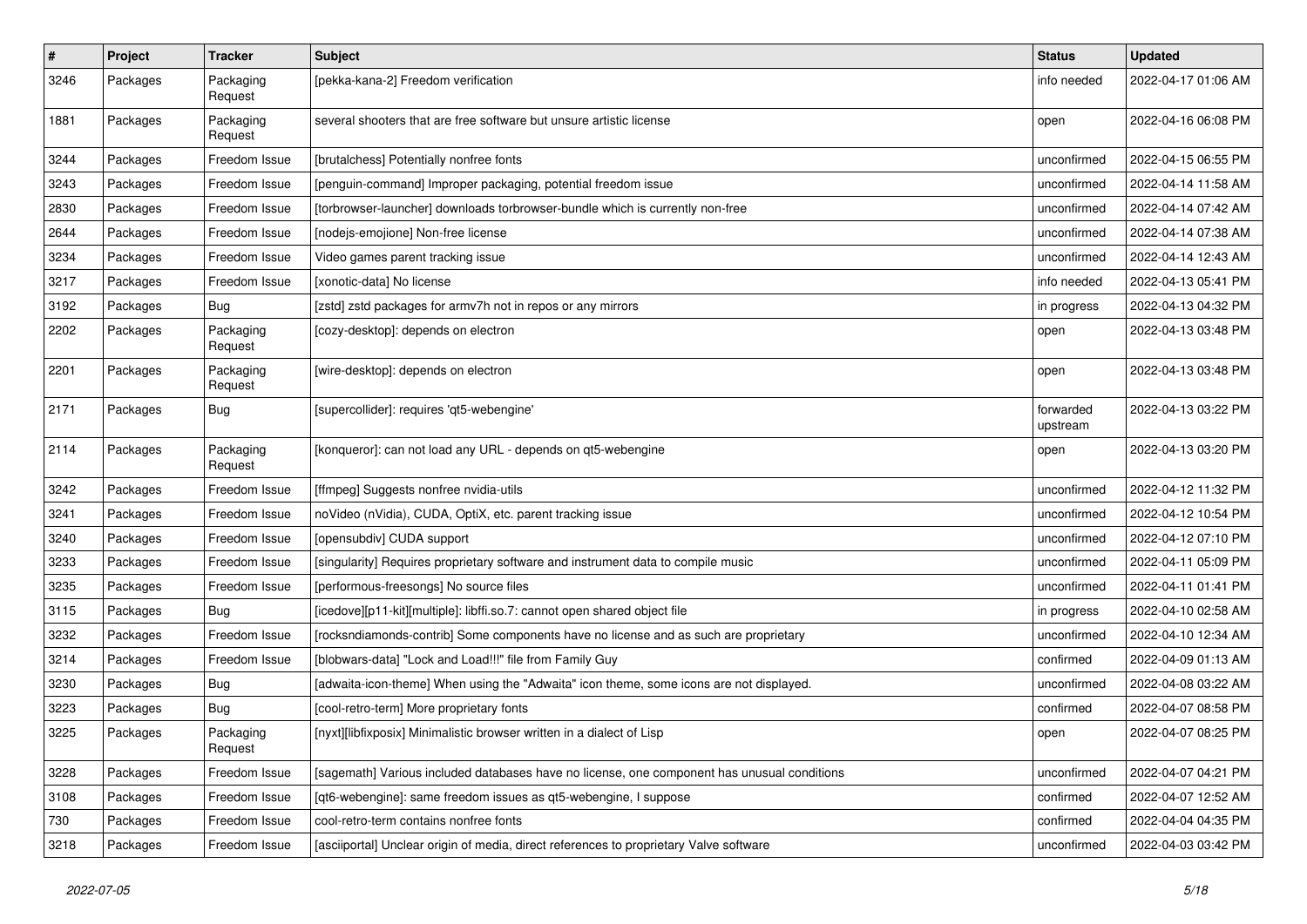| $\sharp$ | Project        | <b>Tracker</b>       | Subject                                                                                                                                            | <b>Status</b>         | <b>Updated</b>      |
|----------|----------------|----------------------|----------------------------------------------------------------------------------------------------------------------------------------------------|-----------------------|---------------------|
| 3212     | Packages       | Bug                  | valgrind broken on armv7h                                                                                                                          | unconfirmed           | 2022-04-01 10:09 PM |
| 3211     | Packages       | Bug                  | gdb broken on armv7h when linking to openssl                                                                                                       | unconfirmed           | 2022-04-01 10:00 PM |
| 3109     | Packages       | Packaging<br>Request | [cutefish-wallpapers] Add older free version, Was: Proprietary package                                                                             | open                  | 2022-03-31 12:35 AM |
| 3139     | Packages       | Packaging<br>Request | [openttd] [openttd-opensfx] now appear to be 100% libre!                                                                                           | open                  | 2022-03-31 12:29 AM |
| 3201     | Packages       | Packaging<br>Request | [zerotier-one] Nonfree BSL license                                                                                                                 | open                  | 2022-03-31 12:17 AM |
| 2599     | Packages       | Packaging<br>Request | [tensorflow] depends on non-free bazel                                                                                                             | open                  | 2022-03-31 12:06 AM |
| 1672     | Packages       | Freedom Issue        | [libre/hplip] now displaying HP logo.                                                                                                              | unconfirmed           | 2022-03-31 12:00 AM |
| 2160     | Packages       | Packaging<br>Request | [sdcc] Contains non-free PIC headers and libraries                                                                                                 | in progress           | 2022-03-30 11:56 PM |
| 1413     | Packages       | Packaging<br>Request | [partial fixes] Package deblobed version of gnome-software. Was: [gnome-software][discover] offers non-free software & shows<br>incorrect licenses | in progress           | 2022-03-30 10:56 PM |
| 3209     | Packages       | Bug                  | wget on armv7h fails to verify certificates                                                                                                        | confirmed             | 2022-03-30 02:23 PM |
| 3205     | Packages       | Bug                  | Local mkinitcpio newer than in libre but older than in core                                                                                        | confirmed             | 2022-03-28 10:55 AM |
| 3000     | Packages       | Freedom Issue        | [fwupd]: is an auto-updater, may also download proprietary firmware                                                                                | unconfirmed           | 2022-03-18 01:59 AM |
| 3181     | Packages       | Freedom Issue        | [gstreamer] Arch Linux moved plugins to monolithic build and introduced nonfree faac dependency                                                    | unconfirmed           | 2022-03-17 10:29 AM |
| 3199     | aarch64        | Porting              | Support aarch64                                                                                                                                    | open                  | 2022-03-11 06:13 PM |
| 2510     | Branding       | Housekeeping         | update Iceweasel and Icedove icons                                                                                                                 | open                  | 2022-03-11 11:32 AM |
| 2695     | Packages       | Freedom Issue        | Re-evaluate texlive-bin                                                                                                                            | in progress           | 2022-03-11 10:34 AM |
| 972      | Packages       | Freedom Issue        | TeXLive freedom verification                                                                                                                       | forwarded<br>upstream | 2022-03-11 02:54 AM |
| 3200     | Packages       | Freedom Issue        | [tectonic] TPPM                                                                                                                                    | unconfirmed           | 2022-03-10 01:26 AM |
| 3197     | Packages       | <b>Bug</b>           | [handbrake] libavformat.so.58 does not exist and cannot be started                                                                                 | unconfirmed           | 2022-03-02 10:32 AM |
| 3178     | <b>Servers</b> | Bug                  | [parabola-repolint]: failed to detect registered, but missing package file                                                                         | in progress           | 2022-02-22 04:29 PM |
| 3193     | Packages       | <b>Bug</b>           | /etc/pacman.d/gnupg/gpg.conf is not updated                                                                                                        | unconfirmed           | 2022-02-22 04:26 PM |
| 2532     | Packages       | Packaging<br>Request | [seafile]: packaging request                                                                                                                       | open                  | 2022-02-20 04:55 PM |
| 3186     | Packages       | Packaging<br>Request | [p2pool] Adding to repository                                                                                                                      | open                  | 2022-02-16 03:13 PM |
| 3182     | Packages       | Packaging<br>Request | [noisy] Adding to repository                                                                                                                       | open                  | 2022-02-16 01:26 PM |
| 3179     | Packages       | <b>Bug</b>           | [lua53-lgi]: lua53-lgi-0.9.2-7-x86_64.pkg.tar.zst failed to download                                                                               | in progress           | 2022-02-15 03:23 AM |
| 3183     | Packages       | Packaging<br>Request | [lyrebird] Adding to repository                                                                                                                    | open                  | 2022-02-13 08:06 PM |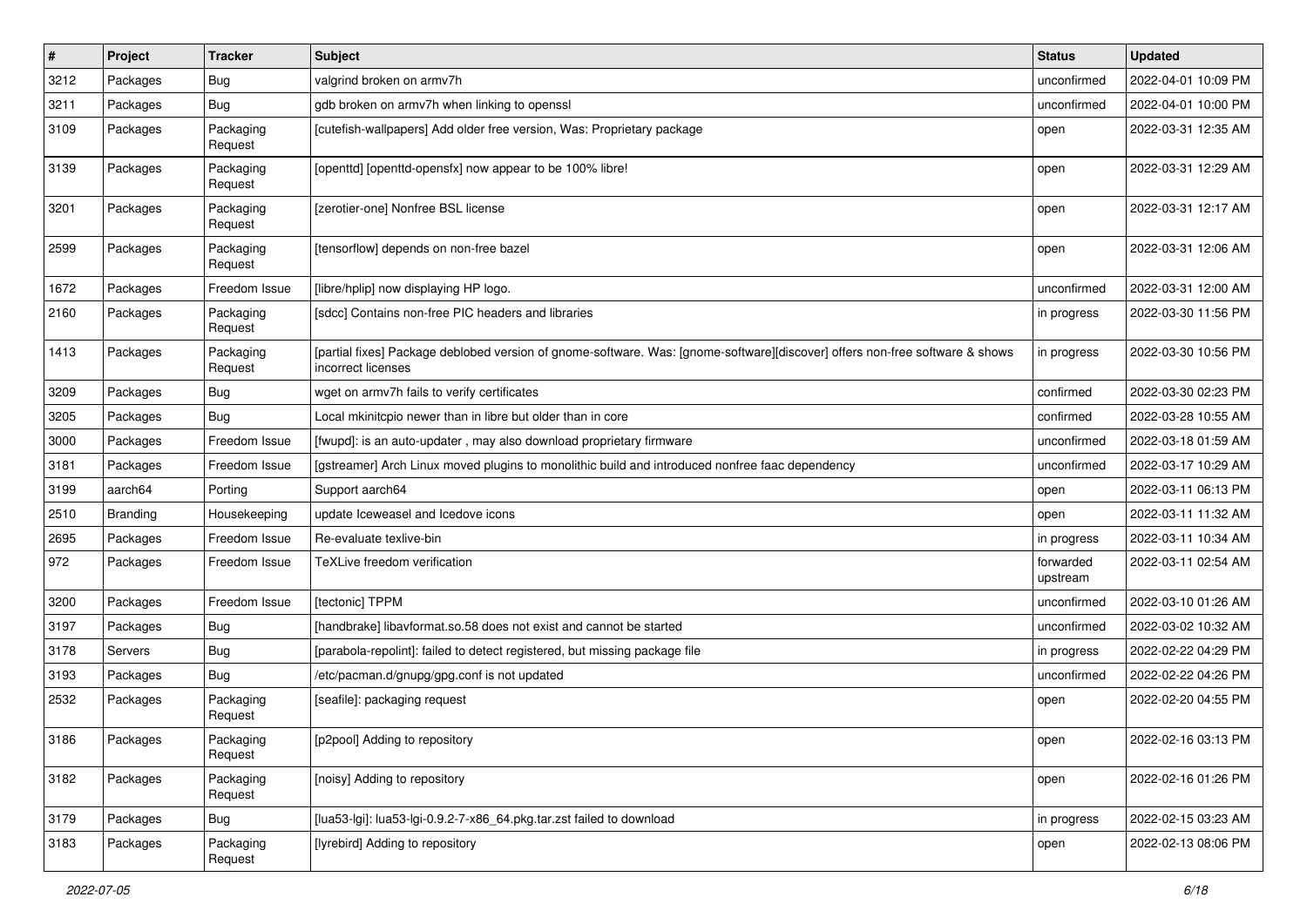| #    | Project               | <b>Tracker</b>       | <b>Subject</b>                                                                                              | <b>Status</b> | <b>Updated</b>      |
|------|-----------------------|----------------------|-------------------------------------------------------------------------------------------------------------|---------------|---------------------|
| 29   | pacman2pacma          | <b>Bug</b>           | Create P2P mirror infrastructure                                                                            | in progress   | 2022-02-08 02:22 PM |
| 551  | pacman2pacma   Bug    |                      | Support sharing packages in the pacman cache directory placed there without pacman2pacman                   | open          | 2022-02-08 02:22 PM |
| 569  | dbscripts             | Bug                  | The torrent making code should be integrated into the other repo scripts                                    | open          | 2022-02-08 02:21 PM |
| 1857 | Installation<br>Media | Bug                  | [installation media] talkingparabola and systemd/LXDE Dual ISO links are broken                             | in progress   | 2022-02-08 02:17 PM |
| 3065 | Installation<br>Media | Bug                  | broken torrent link for systemd lxde 2019.06 complete ISO                                                   | in progress   | 2022-02-08 02:12 PM |
| 3159 | Packages              | Bug                  | gcr: systemctl: command not found                                                                           | info needed   | 2022-01-29 04:47 PM |
| 3164 | Packages              | Bug                  | [texlive-most]: error: command failed to execute correctly                                                  | info needed   | 2022-01-29 04:43 PM |
| 3171 | Packages              | Freedom Issue        | [qtcreator]: v6 dependes on qt6-webengine                                                                   | in progress   | 2022-01-25 04:26 AM |
| 2131 | Packages              | Freedom Issue        | [metasploit] confirmed non-free                                                                             | info needed   | 2022-01-21 06:56 AM |
| 2165 | Packages              | Packaging<br>Request | [Iceweasel-UXP] and other potential iceweasel replacements                                                  | open          | 2022-01-21 05:49 AM |
| 2287 | Packages              | Packaging<br>Request | [waterfox] Add from aur to pcr.                                                                             | open          | 2022-01-20 04:02 AM |
| 1447 | Packages              | Packaging<br>Request | [palemoon] Add package to PCR                                                                               | open          | 2022-01-20 04:00 AM |
| 3153 | Packages              | Packaging<br>Request | [nonsystemd] build wlroots against elogind                                                                  | open          | 2022-01-12 02:05 PM |
| 3150 | Servers               | Bug                  | [mirror] rsync error: timeout waiting for daemon connection from repo.parabola.nu:875                       | unconfirmed   | 2021-12-27 04:03 AM |
| 3147 | Packages              | Freedom Issue        | [ydcv] SaaSS, spyware                                                                                       | unconfirmed   | 2021-12-19 10:30 PM |
| 3133 | Packages              | Bug                  | System upgrade breaks Plasma                                                                                | unconfirmed   | 2021-12-06 10:54 PM |
| 3129 | Packages              | Packaging<br>Request | Packaging of nheko-reborn and schildichat-desktop (matrix clients) for Parabola                             | open          | 2021-12-06 11:58 AM |
| 3140 | Packages              | Bug                  | Gambas 3 Installation Failed Because of qt5-webengine and Related Packages                                  | unconfirmed   | 2021-12-06 11:19 AM |
| 3127 | Packages              | Bug                  | [lvm2 2.03.14-1] Dependency on systemd on non-systemd (OpenRC) systems prevents lvm volumes from activating | unconfirmed   | 2021-12-04 03:52 PM |
| 2053 | Packages              | Housekeeping         | [libre/icedove]: rebuild against new icu (x86 64)                                                           | in progress   | 2021-12-04 02:01 PM |
| 3132 | Packages              | Bug                  | libre: asciidoc: The 8.6.10 source package changed upstream                                                 | unconfirmed   | 2021-12-02 05:00 AM |
| 2047 | Packages              | Housekeeping         | [STICKY][icu]: and friends (x86 64)                                                                         | in progress   | 2021-12-02 03:48 AM |
| 3125 | Packages              | Bug                  | File conflicts during upgrade caused by name change: webkit2gtk-4.1 (new) vs. webkit2gtk (old)              | confirmed     | 2021-11-30 05:18 PM |
| 3137 | Packages              | Privacy Issue        | Github cli is a privacy issue since it connects to github server                                            | unconfirmed   | 2021-11-29 01:13 PM |
| 2727 | Packages              | Housekeeping         | [STICKY][icu]: and friends (i686)                                                                           | in progress   | 2021-11-27 06:50 PM |
| 2071 | Packages              | Housekeeping         | [STICKY][icu] and friends (armv7h)                                                                          | in progress   | 2021-11-27 06:50 PM |
| 2746 | Packages              | Housekeeping         | [libre/texlive-bin]: rebuild against new icu (x86_64)                                                       | open          | 2021-11-27 08:19 AM |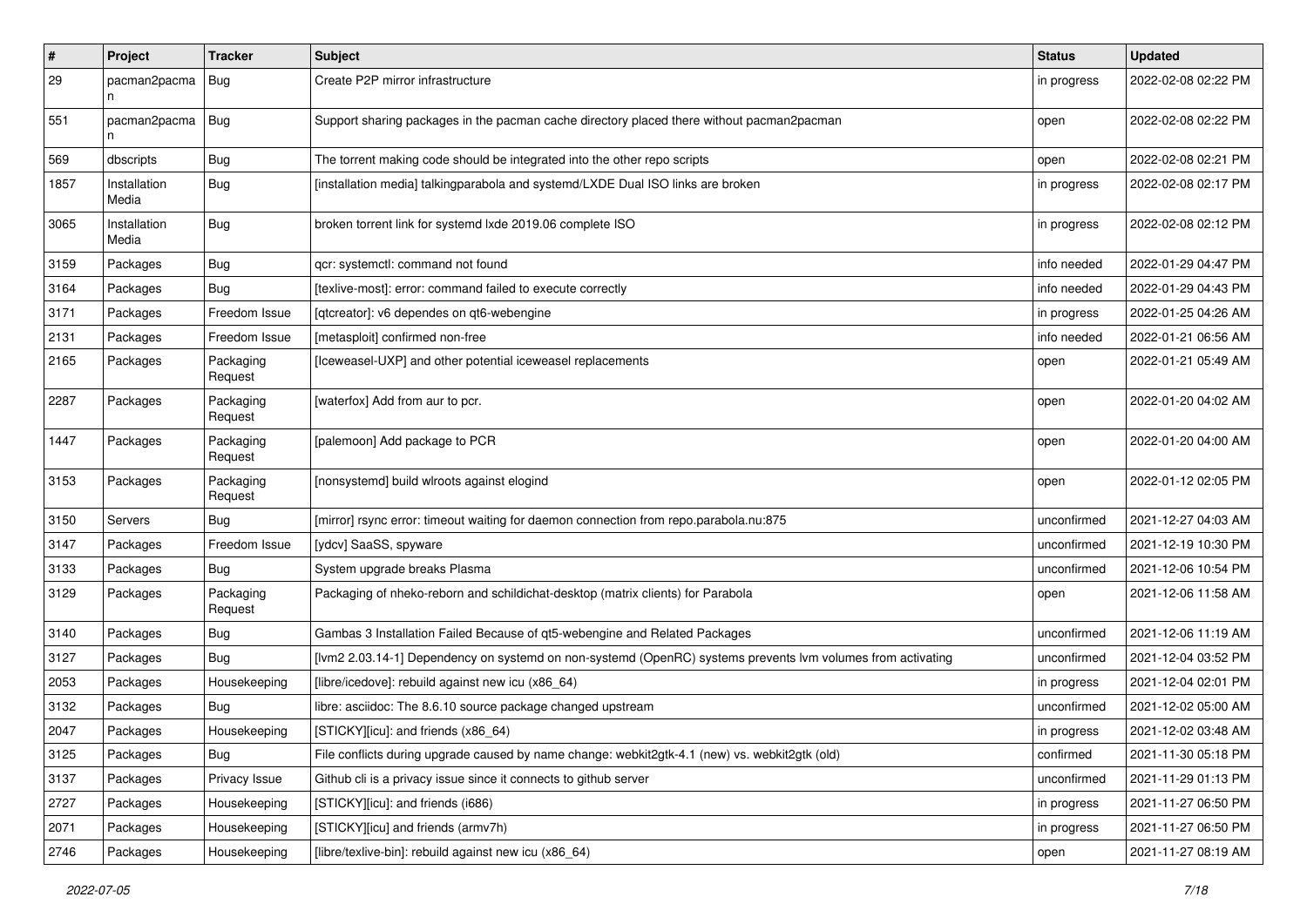| $\#$ | Project               | <b>Tracker</b>         | Subject                                                                                                          | <b>Status</b> | <b>Updated</b>      |
|------|-----------------------|------------------------|------------------------------------------------------------------------------------------------------------------|---------------|---------------------|
| 2743 | Packages              | Housekeeping           | [libre/epiphany]: rebuild against new icu (x86_64)                                                               | open          | 2021-11-27 08:19 AM |
| 2055 | Packages              | Housekeeping           | [libre/icecat]: rebuild against new icu (x86_64)                                                                 | open          | 2021-11-27 08:19 AM |
| 2049 | Packages              | Housekeeping           | [nonprism/webkit2gtk]: rebuild against new icu (x86_64)                                                          | open          | 2021-11-27 08:19 AM |
| 2816 | Packages              | Bug                    | linux-libre kernel 5.7.2-1 does not boot with UEFI and some AMD GPUs                                             | confirmed     | 2021-11-16 04:20 AM |
| 3123 | Packages              | Freedom Issue          | [vim-ctrlp]                                                                                                      | unconfirmed   | 2021-11-02 08:08 AM |
| 3122 | Packages              | Freedom Issue          | [vim-omnicppcomplete]                                                                                            | unconfirmed   | 2021-11-02 08:06 AM |
| 3036 | Packages              | Bug                    | [openshot]: The 'openshot-qt==2.5.1' distribution was not found and is required by the application               | in progress   | 2021-10-26 07:09 AM |
| 3113 | Packages              | Bug                    | [firefox]: no antialiasing in some websites                                                                      | unconfirmed   | 2021-10-17 01:57 AM |
| 3112 | Installation<br>Media | Bug                    | Screen turns back when using an PCIe X1 card in X1 Slot                                                          | unconfirmed   | 2021-10-15 07:03 AM |
| 3111 | Packages              | Packaging<br>Request   | nonprism:gnome-settings-daemon is obsolete                                                                       | open          | 2021-10-14 01:19 AM |
| 2598 | Packages              | Freedom Issue          | [bazel] build downloads binary dependencies                                                                      | confirmed     | 2021-10-12 04:16 AM |
| 3106 | Packages              | Packaging<br>Request   | mintmenu pcr request                                                                                             | open          | 2021-10-10 10:29 AM |
| 3103 | Packages              | Bug                    | Upgrade not possible due to unverified keys                                                                      | unconfirmed   | 2021-10-04 05:14 AM |
| 3105 | Packages              | Bug                    | [kio] Unable to create io-slave. klauncher said: Could not find the '/usr/lib/qt/plugins/kf5/kio/file.so' plugin | unconfirmed   | 2021-09-30 09:49 PM |
| 3104 | Packages              | Bug                    | [gnome-keyring] Upgrading glib2 to 2.70.0-1 breaks gnome-keyring                                                 | unconfirmed   | 2021-09-30 04:10 AM |
| 3069 | Packages              | <b>Feature Request</b> | Packages should be compressed with Zstandard                                                                     | open          | 2021-09-19 10:44 PM |
| 3097 | Packages              | Bug                    | [libretools]: no longer generates -debug- packages                                                               | confirmed     | 2021-09-19 10:40 PM |
| 3096 | Packages              | Bug                    | [libretools]: output .zst packages                                                                               | in progress   | 2021-09-19 10:33 PM |
| 3091 | Packages              | Bug                    | System installation does not work with [linux-libre-lts] and [syslinux]                                          | unconfirmed   | 2021-09-02 09:30 PM |
| 3088 | Packages              | Packaging<br>Request   | Lumina Desktop Environment                                                                                       | open          | 2021-08-30 01:21 PM |
| 3078 | Packages              | <b>Bug</b>             | [jitsi] /usr/bin/jitsi: line 23: /usr/lib/jvm/java-8-openjdk/bin/java: No such file or directory                 | unconfirmed   | 2021-08-23 03:53 PM |
| 3086 | Packages              | Bug                    | [toot] unable to satisfy "python<3.9" dependence.                                                                | unconfirmed   | 2021-08-22 10:09 PM |
| 3083 | Packages              | Bug                    | lceape can not resolve dependencies "mozilla-common" and "icu<66"                                                | unconfirmed   | 2021-08-21 09:24 PM |
| 3080 | Packages              | Packaging<br>Request   | cmst for x86 64                                                                                                  | open          | 2021-08-17 06:00 AM |
| 3079 | Packages              | Freedom Issue          | [perl-rename] Package with unknown licence should be blacklisted                                                 | unconfirmed   | 2021-08-12 10:50 AM |
| 2945 | Packages              | Bug                    | [uboot4extlinux-a20-olinuxino-lime2]: does not support newer 'MICREL' wired ethernet LAN chips                   | info needed   | 2021-08-11 03:03 PM |
| 2973 | Packages              | Bug                    | [linux-libre] Critical hangs with nouveau 2D acceleration under 5.10                                             | unconfirmed   | 2021-08-11 12:33 AM |
| 3077 | Packages              | Packaging<br>Request   | gtg (GPLv3) and python-liblarch (LGPLv3)                                                                         | open          | 2021-08-09 10:22 PM |
| 3068 | Packages              | Bug                    | [opencv]: library needed by libopencv_imgcodecs.so.4.5 not found                                                 | unconfirmed   | 2021-07-26 06:12 PM |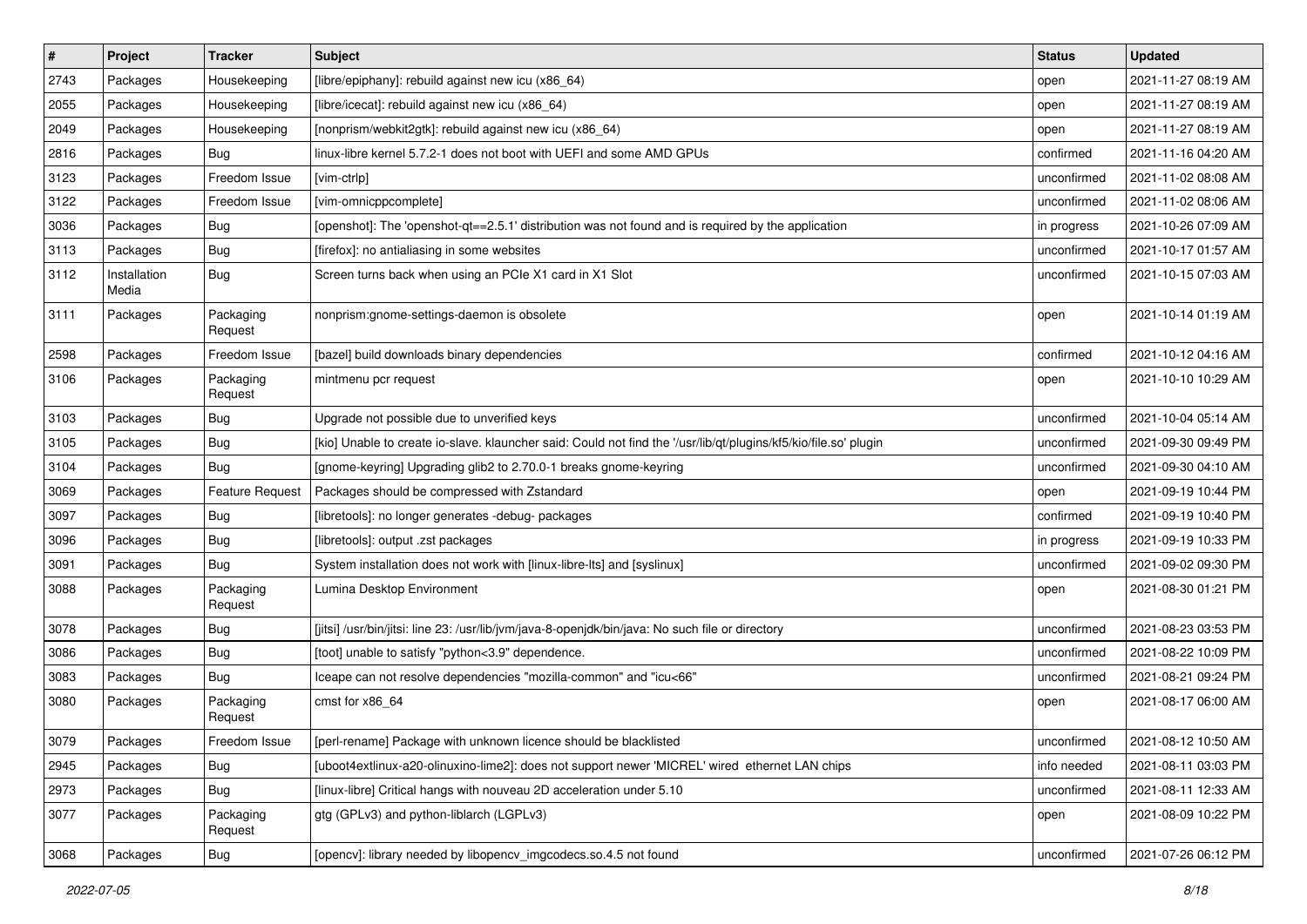| $\vert$ # | Project               | <b>Tracker</b>         | Subject                                                               | <b>Status</b> | <b>Updated</b>      |
|-----------|-----------------------|------------------------|-----------------------------------------------------------------------|---------------|---------------------|
| 3058      | Packages              | <b>Bug</b>             | Lime2 eMMC with Realtek RTL8211E PHY: Ethernet is not working         | confirmed     | 2021-07-25 01:04 PM |
| 2911      | Packages              | <b>Bug</b>             | [icecast] SSL doesn't seem to work                                    | unconfirmed   | 2021-07-19 05:50 PM |
| 3063      | Packages              | Freedom Issue          | [cowsay]: blacklist entry                                             | open          | 2021-07-13 05:58 AM |
| 2108      | Installation<br>Media | <b>Bug</b>             | ISO fails to boot with libreboot                                      | confirmed     | 2021-07-06 11:49 AM |
| 2649      | Packages              | <b>Bug</b>             | rstudio-desktop and libboost_date_time                                | confirmed     | 2021-06-28 03:30 AM |
| 2900      | Installation<br>Media | <b>Feature Request</b> | add 'cryptsetup' to openRC LiveISOs                                   | open          | 2021-06-23 09:19 PM |
| 1658      | Packages              | Bug                    | [libvirt-openrc]: can't install due to conflicting packages           | confirmed     | 2021-06-11 05:25 PM |
| 3048      | Packages              | Bug                    | linux-libre 5.12.6 instability                                        | unconfirmed   | 2021-06-07 07:41 AM |
| 2982      | Installation<br>Media | <b>Bug</b>             | ncurses installer fails silently                                      | in progress   | 2021-06-05 04:16 PM |
| 3031      | Packages              | Packaging<br>Request   | I suggest asciidoctor-pdf                                             | open          | 2021-06-04 10:14 PM |
| 3044      | Packages              | <b>Bug</b>             | linux-libre-5.12.6 and linux-libre-hardened-5.12.7 screen shaking     | unconfirmed   | 2021-06-04 01:07 PM |
| 3030      | Packages              | Bug                    | openntpd-openrc: Service `ntpd' needs non existent service `net'      | confirmed     | 2021-06-04 12:22 PM |
| 3046      | Packages              | Freedom Issue          | [dbeaver]: might endorse non-free database drivers                    | unconfirmed   | 2021-06-03 03:25 AM |
| 2965      | Packages              | Freedom Issue          | [digikam]: depends on gt5-webengine                                   | confirmed     | 2021-06-01 04:35 AM |
| 3038      | <b>Servers</b>        | Bug                    | autobuilder chroot cannot initialize libalpm                          | confirmed     | 2021-05-23 04:57 AM |
| 3037      | Packages              | Freedom Issue          | [thunderbird-i18n-kk] Icedove language packs already exist            | in progress   | 2021-05-23 04:54 AM |
| 3034      | Packages              | <b>Bug</b>             | icedove: XPCOMGlueLoad error for file /usr/lib/icedove/libxul.so      | unconfirmed   | 2021-05-19 11:45 PM |
| 2853      | Installation<br>Media | Bug                    | 2020.08.02 ISOs won't boot on 32-bit computer                         | confirmed     | 2021-05-19 02:24 PM |
| 2983      | <b>Branding</b>       | Feature Request        | new graphics for parabola                                             | in progress   | 2021-05-07 04:17 AM |
| 2151      | Packages              | <b>Bug</b>             | [texlive-formatsextra] missing files                                  | info needed   | 2021-04-28 05:50 PM |
| 3021      | Packages              | <b>Bug</b>             | [nonprism/evolution-data-server]: rebuild against new icu (armv7h)    | confirmed     | 2021-04-26 06:40 PM |
| 3020      | Packages              | Bug                    | [nonprism/evolution-data-server]: rebuild against new icu (i686)      | confirmed     | 2021-04-26 06:39 PM |
| 3019      | Packages              | <b>Bug</b>             | [nonprism/evolution-data-server]: rebuild against new icu (x86_64)    | confirmed     | 2021-04-26 06:27 PM |
| 2958      | Packages              | <b>Bug</b>             | [libre/icedove-extension-enigmail] Not compatible with latest [gnupg] | in progress   | 2021-04-24 06:46 PM |
| 2744      | Packages              | Housekeeping           | (libre/openttd): rebuild against new icu (x86 64)                     | open          | 2021-04-18 12:22 PM |
| 2742      | Packages              | Housekeeping           | [libre/calibre3]: rebuild against new icu (x86_64)                    | open          | 2021-04-18 12:22 PM |
| 2054      | Packages              | Housekeeping           | [nonprism/icedove]: rebuild against new icu (x86_64)                  | open          | 2021-04-18 12:22 PM |
| 2052      | Packages              | Housekeeping           | [pcr/phantomis]: rebuild against new icu (x86 64)                     | open          | 2021-04-18 12:22 PM |
| 2050      | Packages              | Housekeeping           | [libre/iceweasel]: rebuild against new icu (x86 64)                   | open          | 2021-04-18 12:22 PM |
| 3014      | Servers               | Bug                    | [labs.parabola.nu] Unusable layout on some widths                     | confirmed     | 2021-04-16 05:10 PM |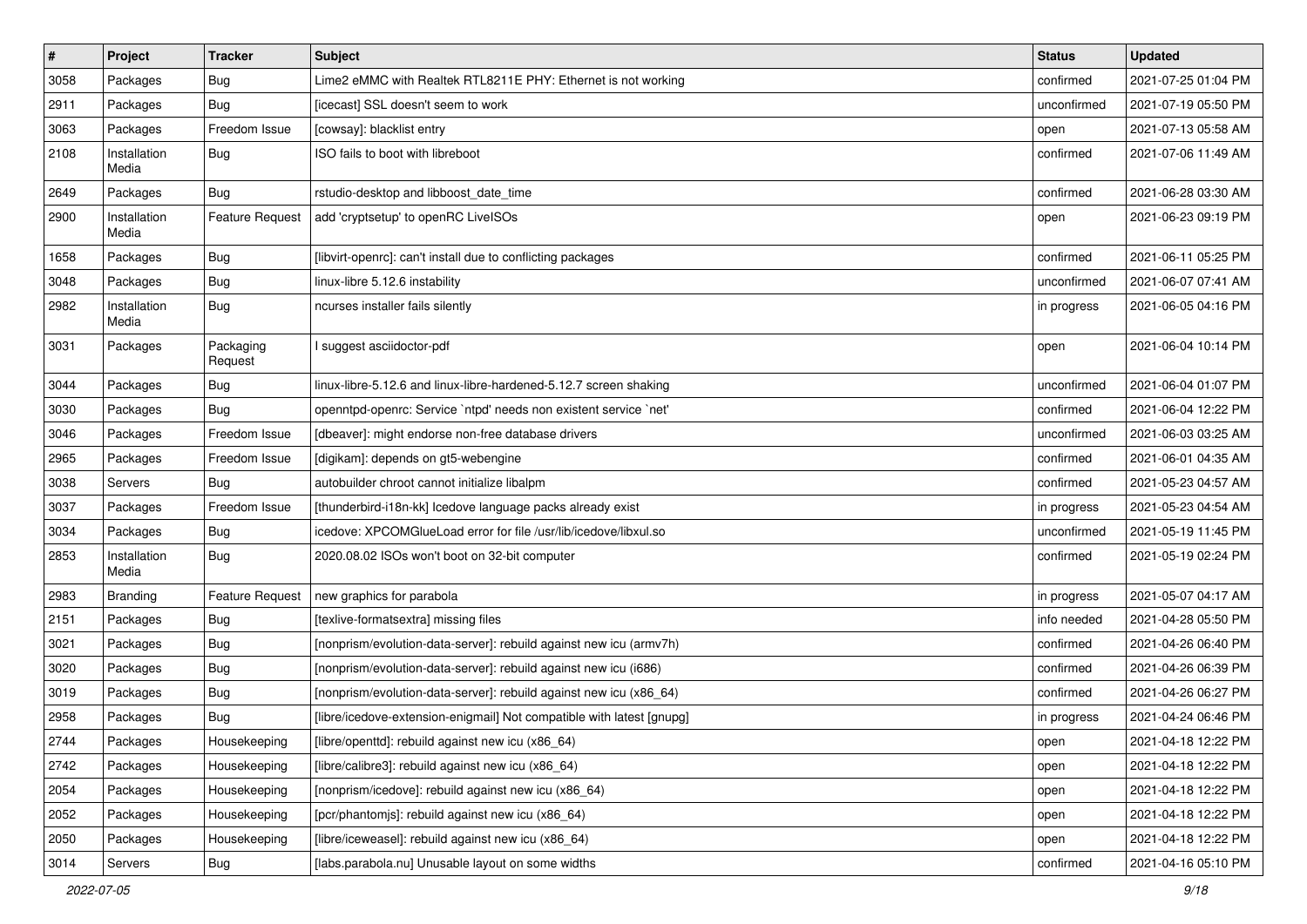| $\pmb{\#}$ | Project               | <b>Tracker</b>         | <b>Subject</b>                                                                                                   | <b>Status</b>         | <b>Updated</b>      |
|------------|-----------------------|------------------------|------------------------------------------------------------------------------------------------------------------|-----------------------|---------------------|
| 3007       | Packages              | Freedom Issue          | [openmpi]: suggests non-free 'cuda'                                                                              | confirmed             | 2021-04-08 02:27 PM |
| 3002       | Packages              | Freedom Issue          | some icon themes still contain nonfree icons                                                                     | unconfirmed           | 2021-04-04 06:04 AM |
| 3004       | Servers               | Bug                    | [parabolaweb] Package flag out-of-date does not mark package as out of date                                      | confirmed             | 2021-04-03 06:43 AM |
| 2503       | Packages              | Freedom Issue          | [kodi]: contains nonfree RAR and nonfree addons                                                                  | confirmed             | 2021-03-25 12:00 PM |
| 3001       | Packages              | Bug                    | screen freeze after restart of polkit, dbus, xdm                                                                 | unconfirmed           | 2021-03-23 08:38 PM |
| 2978       | armv7h                | Hardware<br>Support    | linux-libre-chromebook C201 support status                                                                       | open                  | 2021-03-22 01:04 AM |
| 2994       | Packages              | Bug                    | geomorph: package description URL is incorrect                                                                   | unconfirmed           | 2021-03-17 10:45 AM |
| 2991       | Packages              | Freedom Issue          | [elementary-wallpapers] Incorrect license                                                                        | unconfirmed           | 2021-03-14 11:18 PM |
| 2989       | Packages              | Bug                    | [!] kodi package conflicts with kodi-common, preventing installation of addons (kodi-addon-inputstream-adaptive) | confirmed             | 2021-03-10 10:39 PM |
| 2988       | Packages              | Bug                    | cannot install gnome on openrc version                                                                           | unconfirmed           | 2021-03-06 10:47 PM |
| 2884       | Packages              | <b>Bug</b>             | your-initfreedom and systemd-nss-myhostname are in conflict                                                      | confirmed             | 2021-03-06 07:40 AM |
| 2680       | Packages              | Packaging<br>Request   | RTL8821CE Wifi Driver                                                                                            | open                  | 2021-02-15 12:51 PM |
| 2904       | Installation<br>Media | <b>Feature Request</b> | Provide support for Bluetooth network connectivity on live environment                                           | open                  | 2021-02-15 10:10 AM |
| 2981       | Packages              | <b>Bug</b>             | Dependency issue with lib32-dbus                                                                                 | unconfirmed           | 2021-02-15 02:13 AM |
| 2977       | Packages              | Bug                    | old u-boot packages removal: check mkscr and uEnv.txt                                                            | confirmed             | 2021-02-05 03:47 AM |
| 2969       | Packages              | Housekeeping           | [elogind]: symlink /usr/include/elogind as /usr/include/systemd                                                  | open                  | 2021-01-28 09:02 AM |
| 2548       | Packages              | Freedom Issue          | [unarchiver] Might be non-free software                                                                          | unconfirmed           | 2021-01-27 04:16 PM |
| 2967       | Packages              | Bug                    | jack2 and jack are in conflict                                                                                   | confirmed             | 2021-01-26 04:40 PM |
| 2961       | Packages              | Privacy Issue          | [hexchat] Leaks some data on CTCP VERSION                                                                        | unconfirmed           | 2021-01-10 03:12 PM |
| 2857       | Packages              | Packaging<br>Request   | Corebot utils - coreboot-utils                                                                                   | open                  | 2021-01-08 05:09 PM |
| 2894       | Packages              | Privacy Issue          | NET spying                                                                                                       | info needed           | 2021-01-08 05:00 PM |
| 2959       | Packages              | Bug                    | [searx] No longer functional                                                                                     | unconfirmed           | 2021-01-06 07:20 PM |
| 2957       | Packages              | Bug                    | [eudev] throws error on boot                                                                                     | unconfirmed           | 2020-12-31 06:17 PM |
| 2622       | Packages              | Privacy Issue          | Reevaluate libgdata and/or its dependents                                                                        | info needed           | 2020-12-27 06:15 PM |
| 2954       | Packages              | Packaging<br>Request   | wlr-brightness                                                                                                   | open                  | 2020-12-27 05:12 AM |
| 2943       | Packages              | <b>Bug</b>             | [xfce-theme-greybird] Bug on GTK 2-based apps                                                                    | unconfirmed           | 2020-12-27 01:39 AM |
| 2948       | Packages              | Porting                | [blender]: FTBS for 32-bit arches                                                                                | forwarded<br>upstream | 2020-12-21 01:11 PM |
| 2813       | Packages              | <b>Bug</b>             | apache logrotate file assumes systemd                                                                            | unconfirmed           | 2020-12-19 04:13 PM |
| 2862       | Packages              | Housekeeping           | Clarify the copyright status of PKGBUILDs                                                                        | open                  | 2020-12-19 07:40 AM |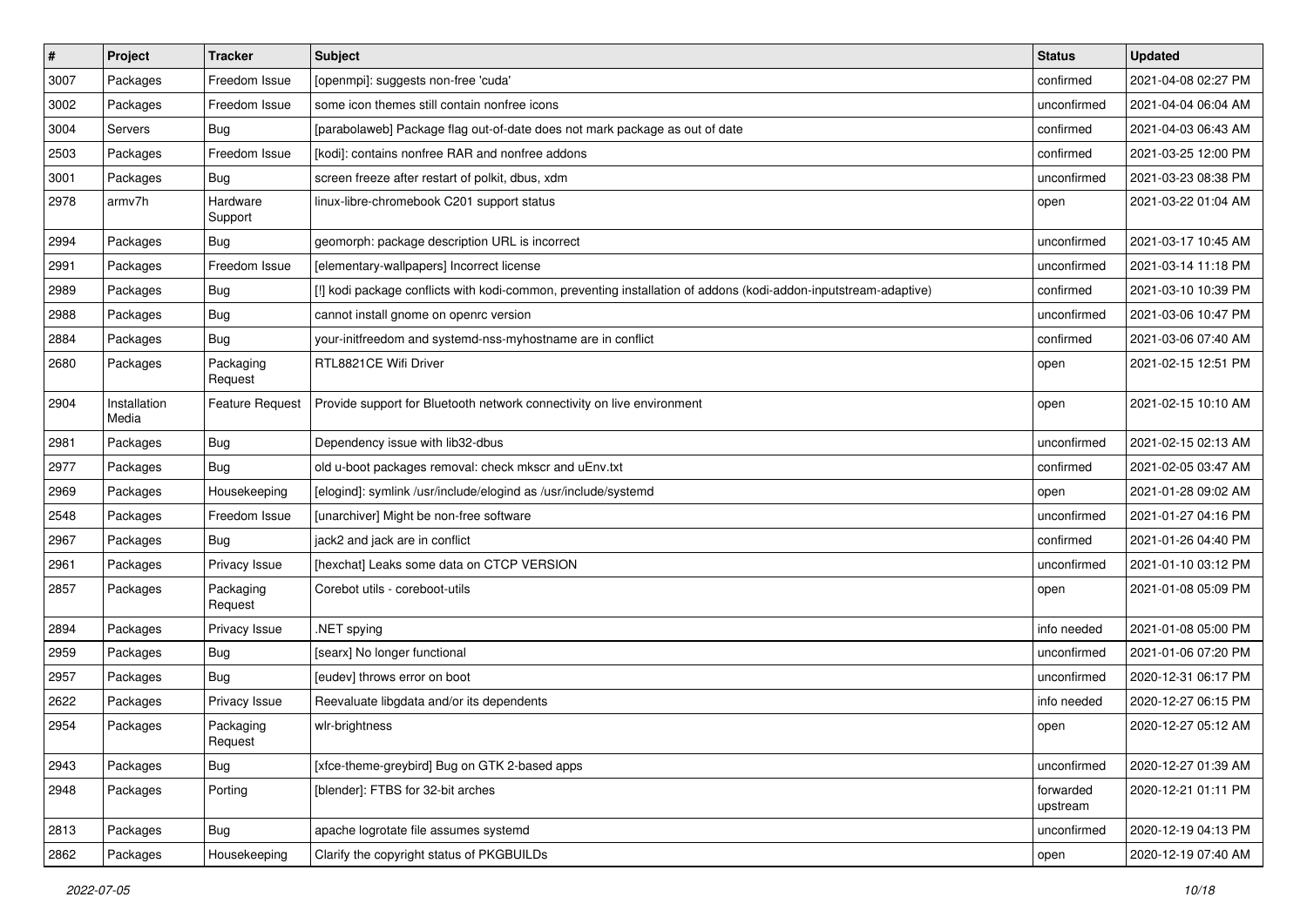| $\#$ | Project               | <b>Tracker</b>         | Subject                                                          | <b>Status</b>         | <b>Updated</b>      |
|------|-----------------------|------------------------|------------------------------------------------------------------|-----------------------|---------------------|
| 2893 | Packages              | Freedom Issue          | mesa-demos contains unlicensed or non-free files                 | confirmed             | 2020-12-18 06:42 PM |
| 2942 | Packages              | Bug                    | Spaces in filenames giving problems while installing             | info needed           | 2020-12-10 01:37 PM |
| 2915 | Packages              | Bug                    | libusb update breaks calibre3                                    | confirmed             | 2020-12-04 08:24 AM |
| 2934 | Packages              | Bug                    | [printrun] missing dependency python2-pyglet                     | confirmed             | 2020-12-03 10:13 AM |
| 2932 | Packages              | Privacy Issue          | [iceweasel-hardened-preferences] Kill insecure connections       | info needed           | 2020-12-03 08:52 AM |
| 2512 | Packages              | Packaging<br>Request   | [ungoogled-chromium]: is it a go with Guix recipe?               | open                  | 2020-11-10 03:49 AM |
| 2918 | Installation<br>Media | Bug                    | [archlinuxarm-keyring] unknown trust when installing on ARM      | info needed           | 2020-11-04 06:09 PM |
| 2923 | Installation<br>Media | Bug                    | Installer Crashes When Encryption is Checked                     | unconfirmed           | 2020-11-04 05:21 PM |
| 2880 | Servers               | Housekeeping           | consider re-wording the privacy policy, regarding logs           | open                  | 2020-11-01 06:02 PM |
| 2920 | Servers               | <b>Feature Request</b> | Onion service                                                    | open                  | 2020-10-30 05:46 PM |
| 2236 | Packages              | Bug                    | [Ixappearance-gtk3]: segfault                                    | forwarded<br>upstream | 2020-10-30 05:41 AM |
| 2914 | Packages              | Bug                    | Firejail doesn't work after recent update                        | unconfirmed           | 2020-10-22 07:54 PM |
| 2913 | Packages              | Packaging<br>Request   | Package Request: Cronometer                                      | open                  | 2020-10-19 12:27 AM |
| 2079 | Packages              | Housekeeping           | [libre/cups-filters]: rebuild against new poppler (armv7h)       | open                  | 2020-10-11 10:12 AM |
| 2906 | Packages              | Bug                    | [tor] Does not reload                                            | confirmed             | 2020-10-10 07:06 PM |
| 2899 | Documentation         | Housekeeping           | better documentation regarding laptop power management           | open                  | 2020-09-23 04:41 AM |
| 1155 | Packages              | Packaging<br>Request   | [ghostwriter] add package to PCR                                 | open                  | 2020-09-19 02:22 AM |
| 2403 | libretools            | <b>Feature Request</b> | [libremakepkg]: eradicate mksource() from abslibre               | info needed           | 2020-09-16 06:00 PM |
| 1426 | Packages              | Freedom Issue          | [anki] depend on qt5-webengine                                   | in progress           | 2020-09-14 12:40 AM |
| 2728 | Packages              | Housekeeping           | [libre/calibre3]: rebuild against new icu (armv7h)               | open                  | 2020-09-12 03:50 PM |
| 2889 | Packages              | Bug                    | obmenu-generator shows GDBM_File.pm error                        | unconfirmed           | 2020-09-03 04:44 PM |
| 2888 | Packages              | Packaging<br>Request   | pdfsandwich                                                      | open                  | 2020-09-03 02:13 AM |
| 2887 | Packages              | Bug                    | [gammastep] gammastep requires geoclue2, feature can be disabled | unconfirmed           | 2020-09-03 12:27 AM |
| 2549 | Packages              | Housekeeping           | move non-systemd packages to [nonsystemd]                        | in progress           | 2020-09-01 03:02 AM |
| 2886 | Packages              | Bug                    | systemd and openrc are in conflict (systemd-tools)               | confirmed             | 2020-08-31 10:17 PM |
| 2722 | Packages              | Housekeeping           | [pcr/frescobaldi]: rebuild against new poppler (i686)            | open                  | 2020-08-30 08:20 PM |
| 2723 | Packages              | Housekeeping           | [STICKY][poppler]: and friends (armv7h)                          | in progress           | 2020-08-30 07:55 PM |
| 2865 | Servers               | Housekeeping           | Improve the status of ARM builder(s)                             | open                  | 2020-08-30 01:59 AM |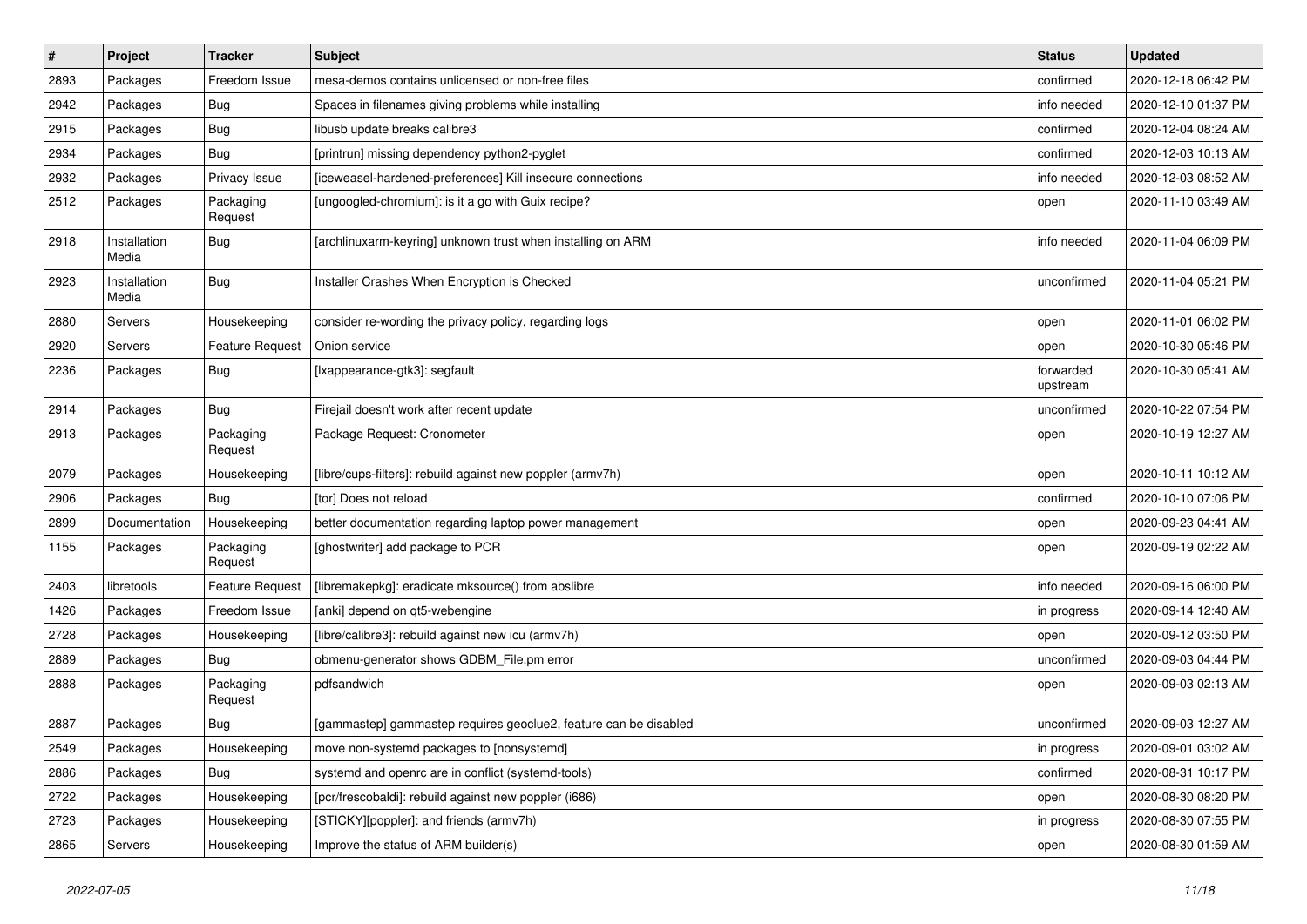| #    | Project               | <b>Tracker</b>         | <b>Subject</b>                                                                    | <b>Status</b> | <b>Updated</b>      |
|------|-----------------------|------------------------|-----------------------------------------------------------------------------------|---------------|---------------------|
| 2864 | Servers               | Housekeeping           | Find and get a "beefy" server                                                     | open          | 2020-08-30 01:59 AM |
| 2863 | Packages              | Housekeeping           | Clarify the policy with UEFI "secure boot" and restricted boot                    | open          | 2020-08-30 01:59 AM |
| 2883 | Packages              | Bug                    | Memory remains on killing iceweasel process                                       | unconfirmed   | 2020-08-29 01:44 PM |
| 2882 | Packages              | Bug                    | [iceweasel] NoScript whitelists some bad domains                                  | unconfirmed   | 2020-08-29 08:41 AM |
| 2871 | Packages              | Bug                    | [linphone] Can't record phone calls                                               | unconfirmed   | 2020-08-28 12:38 PM |
| 2872 | Packages              | Packaging<br>Request   | Request for font package ttf-literata                                             | open          | 2020-08-23 09:10 AM |
| 2229 | Packages              | Bug                    | mate-power-manager doesn't start with elogind on parabola openrc.                 | info needed   | 2020-08-20 01:46 PM |
| 2869 | Packages              | Packaging<br>Request   | please add mudlet                                                                 | open          | 2020-08-19 01:03 AM |
| 2861 | Servers               | Bug                    | hackers.git linter script accepts an insane configuration                         | confirmed     | 2020-08-09 04:00 AM |
| 2860 | Installation<br>Media | Bug                    | Opening a terminal resets the keyboard layout                                     | unconfirmed   | 2020-08-09 12:26 AM |
| 2858 | Packages              | Packaging<br>Request   | Corebot utils - nvramtool-git                                                     | open          | 2020-08-05 10:25 AM |
| 2856 | Packages              | Packaging<br>Request   | Package coreboot-battery-threshold-git                                            | open          | 2020-08-05 10:22 AM |
| 2855 | Packages              | Packaging<br>Request   | Corebot utils - cbmem                                                             | open          | 2020-08-05 10:18 AM |
| 2648 | libretools            | Bug                    | libremakepkg failing on i686 with Operation not permitted on '/tmp/*/db/sync/*.db | info needed   | 2020-08-03 06:13 PM |
| 2825 | Packages              | Bug                    | [mesa] upgrade has broken lightdm greeter on armv7 Chromebook                     | unconfirmed   | 2020-08-02 04:23 PM |
| 2835 | Installation<br>Media | Bug                    | [Dual OpenRC CLI ISO][x86_64] Installation Media Hangs During Boot on APU2C4      | unconfirmed   | 2020-07-26 10:56 PM |
| 2846 | Installation<br>Media | Bug                    | Parabola OpenRC Installation on a corebooted X230 / Touchpad & Trackpoint         | unconfirmed   | 2020-07-24 07:02 PM |
| 2843 | Servers               | <b>Feature Request</b> | [parabolaweb]: allow 'out-of-date' flag per-arch                                  | open          | 2020-07-22 09:02 AM |
| 1952 | pbot-ng               | Bug                    | [pbot]: 'translate' command bugs                                                  | open          | 2020-07-22 08:54 AM |
| 2531 | Servers               | Bug                    | [redmine]: Not able to comment - "Description has to be filled out"               | confirmed     | 2020-07-22 08:49 AM |
| 2567 | Servers               | Housekeeping           | [parabolaweb]: Unflag packages                                                    | open          | 2020-07-22 08:49 AM |
| 2715 | Servers               | <b>Feature Request</b> | [redmine]: user registration form field for signature, shown below posts          | open          | 2020-07-22 08:48 AM |
| 2398 | Servers               |                        | Feature Request   [redmine] 'Edit' and 'Delete' buttons do not work without JS    | open          | 2020-07-22 08:39 AM |
| 1949 | Servers               | Bug                    | [makepkg]: syntax error                                                           | confirmed     | 2020-07-22 08:36 AM |
| 2262 | Servers               | <b>Bug</b>             | [redmine] not sending e-mails for 'watched' issues                                | unconfirmed   | 2020-07-22 08:32 AM |
| 2833 | Packages              | <b>Bug</b>             | [linux-libre-lts][linux-libre-hardened]: can not be installed together            | unconfirmed   | 2020-07-19 07:37 AM |
| 2703 | Installation<br>Media | Bug                    | Parabolaiso and radeon rx                                                         | info needed   | 2020-07-15 06:18 AM |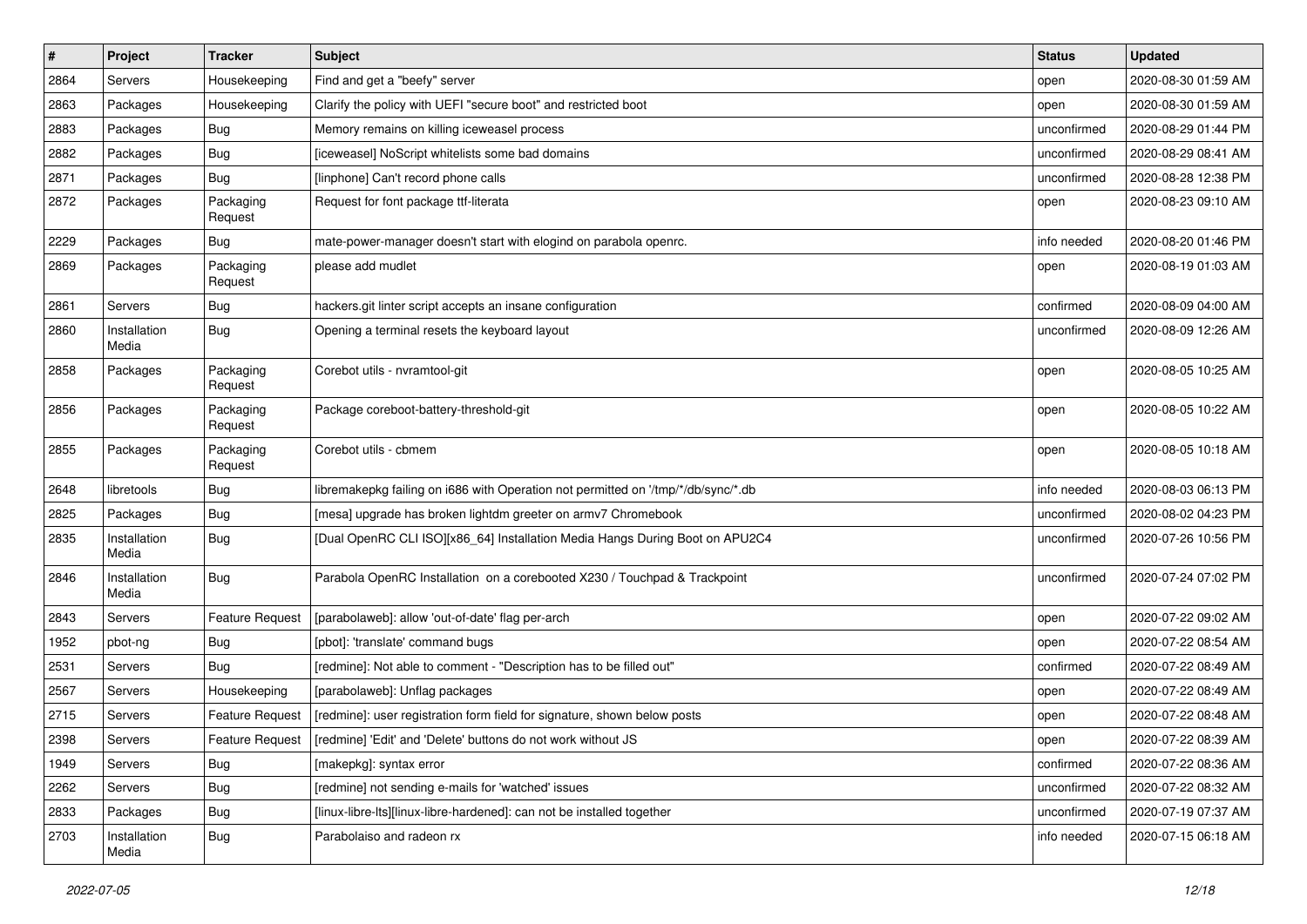| $\#$ | Project                | <b>Tracker</b>         | <b>Subject</b>                                                                         | <b>Status</b> | <b>Updated</b>      |
|------|------------------------|------------------------|----------------------------------------------------------------------------------------|---------------|---------------------|
| 2330 | Installation<br>Media  | <b>Bug</b>             | [systemd-complete-iso] can not boot EFI                                                | info needed   | 2020-07-15 05:58 AM |
| 2628 | Installation<br>Media  | Bug                    | no network after installing openrc system on X200 with Libreboot                       | unconfirmed   | 2020-07-15 04:19 AM |
| 2343 | Installation<br>Media  | <b>Feature Request</b> | [systemd/x86_64 Preview/Beta ISO 2019-06-pre]                                          | in progress   | 2020-07-15 04:19 AM |
| 2141 | Packages               | Bug                    | libremakepkg failing to build package due to read-only startdir in recent librechroots | confirmed     | 2020-07-14 06:13 AM |
| 2832 | Packages               | Packaging<br>Request   | regionset                                                                              | open          | 2020-07-08 08:28 AM |
| 2829 | Packages               | Packaging<br>Request   | [talking-clock] A highly configurable talking clock written in bash                    | open          | 2020-07-04 10:59 PM |
| 2827 | Packages               | <b>Bug</b>             | clisp repl requires ffcall to run but is not dependent to it                           | unconfirmed   | 2020-07-03 10:46 AM |
| 2818 | Packages               | Packaging<br>Request   | Add mullvad-vpn package                                                                | open          | 2020-07-01 05:45 PM |
| 2823 | Packages               | <b>Bug</b>             | [pandoc] Looks wrong shared library version                                            | unconfirmed   | 2020-07-01 10:24 AM |
| 2820 | Packages               | Bug                    | [xmms2]: needs rebuild for new perl                                                    | confirmed     | 2020-06-29 12:47 AM |
| 1343 | Packages               | Packaging<br>Request   | [bitmask] It is necessary for Black Riseup services support                            | open          | 2020-06-28 01:19 AM |
| 2815 | Packages               | Bug                    | Package python-magic lacks a main feature                                              | unconfirmed   | 2020-06-22 08:46 AM |
| 2811 | Packages               | Packaging<br>Request   | Packaging request for the suckless tools                                               | open          | 2020-06-20 04:21 PM |
| 1636 | Packages               | Bug                    | Can't mount USB drive via PCManFM on LXDE on OpenRC                                    | open          | 2020-06-16 05:27 AM |
| 2809 | Upstreaming<br>Patches | Upstreaming            | Upstream pcr/searx changes                                                             | open          | 2020-06-15 01:52 PM |
| 2789 | Packages               | Bug                    | [prboom-plus] illegal instruction                                                      | confirmed     | 2020-06-14 11:33 PM |
| 2807 | Upstreaming<br>Patches | Upstreaming            | Upstream prboom-plus --disable-cpu-opt                                                 | open          | 2020-06-14 07:44 PM |
| 2806 | Packages               | Bug                    | u-boot: improve .install and support different boot medias                             | confirmed     | 2020-06-14 07:03 PM |
| 2805 | Packages               | <b>Bug</b>             | Verify if the u-boot documentation is FSDG compliant                                   | unconfirmed   | 2020-06-14 06:58 PM |
| 2803 | Packages               | Bug                    | Add patch from eschwartz to use system libs in iceweasel / icecat / icedove            | confirmed     | 2020-06-14 07:42 AM |
| 2802 | Upstreaming<br>Patches | Upstreaming            | Add Parabola pacstrap support in Hyperbola                                             | open          | 2020-06-12 09:52 PM |
| 2801 | Upstreaming<br>Patches | Upstreaming            | Look if we still need to upstream our debootstrap changes to Trisquel                  | open          | 2020-06-12 09:51 PM |
| 2800 | Upstreaming<br>Patches | Upstreaming            | Finishes the conversion of pysim to python3 to package it in Parabola                  | open          | 2020-06-12 09:49 PM |
| 2797 | Upstreaming<br>Patches | Upstreaming            | Find a way to upstream RAW boot support for OMAP devices in u-boot                     | open          | 2020-06-12 09:25 PM |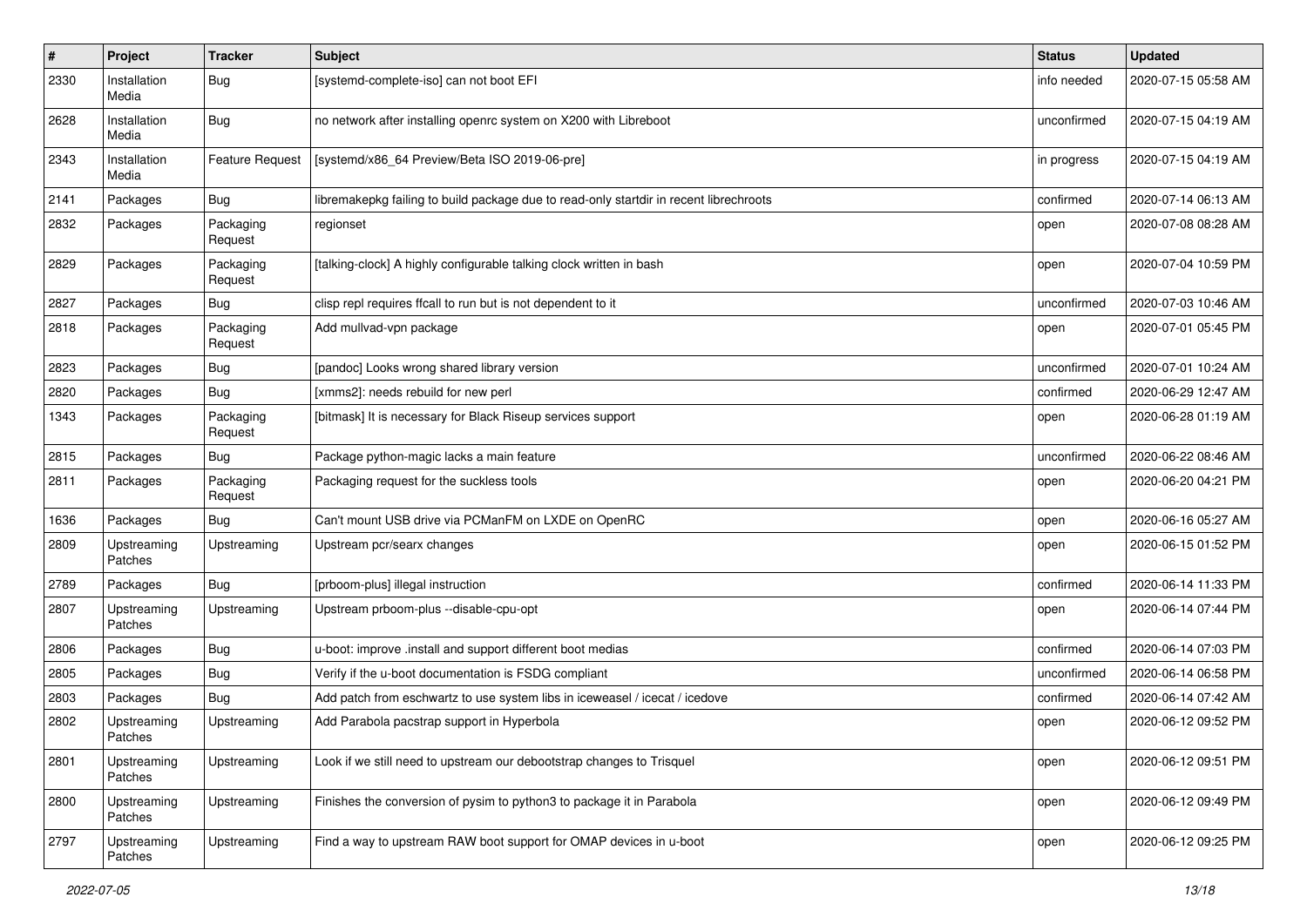| $\vert$ # | Project                | <b>Tracker</b>         | Subject                                                                | <b>Status</b> | <b>Updated</b>      |
|-----------|------------------------|------------------------|------------------------------------------------------------------------|---------------|---------------------|
| 2799      | Upstreaming<br>Patches | Upstreaming            | Upstream 0002-fix-Atmel-maXTouch-touchscreen-support.patch             | open          | 2020-06-12 09:24 PM |
| 2795      | Packages               | Bug                    | Add support for the TBS TBS2910 and finish the u-boot for I.MX devices | confirmed     | 2020-06-12 06:25 PM |
| 2790      | Packages               | Freedom Issue          | [Grub customizer] Recommends 2 download sources                        | unconfirmed   | 2020-06-12 12:31 AM |
| 2791      | Packages               | Freedom Issue          | [spyder] depends on webengine                                          | confirmed     | 2020-06-11 11:51 PM |
| 2170      | Packages               | <b>Bug</b>             | Polkit-kde-agent not autostart at KDE Plasma boot                      | in progress   | 2020-05-29 04:49 AM |
| 2511      | Packages               | <b>Bug</b>             | [xf86-video-ati]: X can't start                                        | confirmed     | 2020-05-25 10:21 PM |
| 2706      | Packages               | Bug                    | jitsi won't open on armv7 (Chromebook)                                 | in progress   | 2020-05-23 02:04 PM |
| 2194      | Packages               | Freedom Issue          | [radare2-cutter]: depends on qt5-webengine                             | confirmed     | 2020-05-23 01:18 PM |
| 2639      | Packages               | Bug                    | [uboot4extlinux] do not use fallback images as initrd                  | confirmed     | 2020-05-23 02:05 AM |
| 2783      | Packages               | <b>Feature Request</b> | guix does not work with openrc after migration from systemd            | open          | 2020-05-22 03:02 AM |
| 2705      | Packages               | Packaging<br>Request   | twinkle-qt5                                                            | open          | 2020-05-17 01:45 AM |
| 2580      | Packages               | Privacy Issue          | Test report of [nonprism-testing/geoclue]                              | unconfirmed   | 2020-05-16 03:01 PM |
| 2721      | Packages               | Housekeeping           | [libre/cups-filters]: rebuild against new poppler (i686)               | open          | 2020-05-14 10:05 PM |
| 2717      | Packages               | Housekeeping           | [libre/texlive-bin]: rebuild against new poppler (i686)                | open          | 2020-05-14 10:04 PM |
| 2074      | Packages               | Housekeeping           | [libre/iceape]: rebuild against new icu (armv7h)                       | open          | 2020-05-13 01:51 PM |
| 2051      | Packages               | Housekeeping           | [libre/iceape]: rebuild against new icu (x86_64)                       | open          | 2020-05-13 01:50 PM |
| 2083      | Packages               | Housekeeping           | [libre/iceape]: rebuild against new icu (i686)                         | open          | 2020-05-13 01:50 PM |
| 2073      | Packages               | Housekeeping           | [libre/icedove]: rebuild against new icu (armv7h)                      | open          | 2020-05-13 01:47 PM |
| 2075      | Packages               | Housekeeping           | [nonprism/icedove]: rebuild against new icu (armv7h)                   | open          | 2020-05-13 01:47 PM |
| 2072      | Packages               | Housekeeping           | [libre/iceweasel]: rebuild against new icu (armv7h)                    | open          | 2020-05-13 01:46 PM |
| 2084      | Packages               | Housekeeping           | [nonprism/icedove]: rebuild against new icu (i686)                     | open          | 2020-05-13 01:45 PM |
| 2082      | Packages               | Housekeeping           | [libre/icedove]: rebuild against new icu (i686)                        | open          | 2020-05-13 01:44 PM |
| 2081      | Packages               | Housekeeping           | [libre/iceweasel]: rebuild against new icu (i686)                      | open          | 2020-05-13 01:43 PM |
| 1082      | Packages               | <b>Bug</b>             | [icedove] [gstreamer0.10-bad] download sources at build time           | open          | 2020-05-13 11:05 AM |
| 2720      | Packages               | Housekeeping           | [STICKY][poppler]: and friends (i686)                                  | open          | 2020-05-05 05:11 PM |
| 2085      | Packages               | Housekeeping           | [nonprism/webkit2gtk]: rebuild against new icu (i686)                  | open          | 2020-05-05 04:27 PM |
| 2726      | Packages               | Housekeeping           | [libre/texlive-bin]: rebuild against new poppler (armv7h)              | open          | 2020-05-05 04:25 PM |
| 2766      | Packages               | Housekeeping           | [pcr/vislcg3]: rebuild against new icu (i686)                          | open          | 2020-05-05 03:58 PM |
| 2765      | Packages               | Housekeeping           | [pcr/phantomjs]: rebuild against new icu (i686)                        | open          | 2020-05-05 03:58 PM |
| 2764      | Packages               | Housekeeping           | [pcr/modsecurity]: rebuild against new icu (i686)                      | open          | 2020-05-05 03:58 PM |
| 2763      | Packages               | Housekeeping           | [pcr/libzim]: rebuild against new icu (i686)                           | open          | 2020-05-05 03:58 PM |
| 2762      | Packages               | Housekeeping           | [pcr/california]: rebuild against new icu (i686)                       | open          | 2020-05-05 03:58 PM |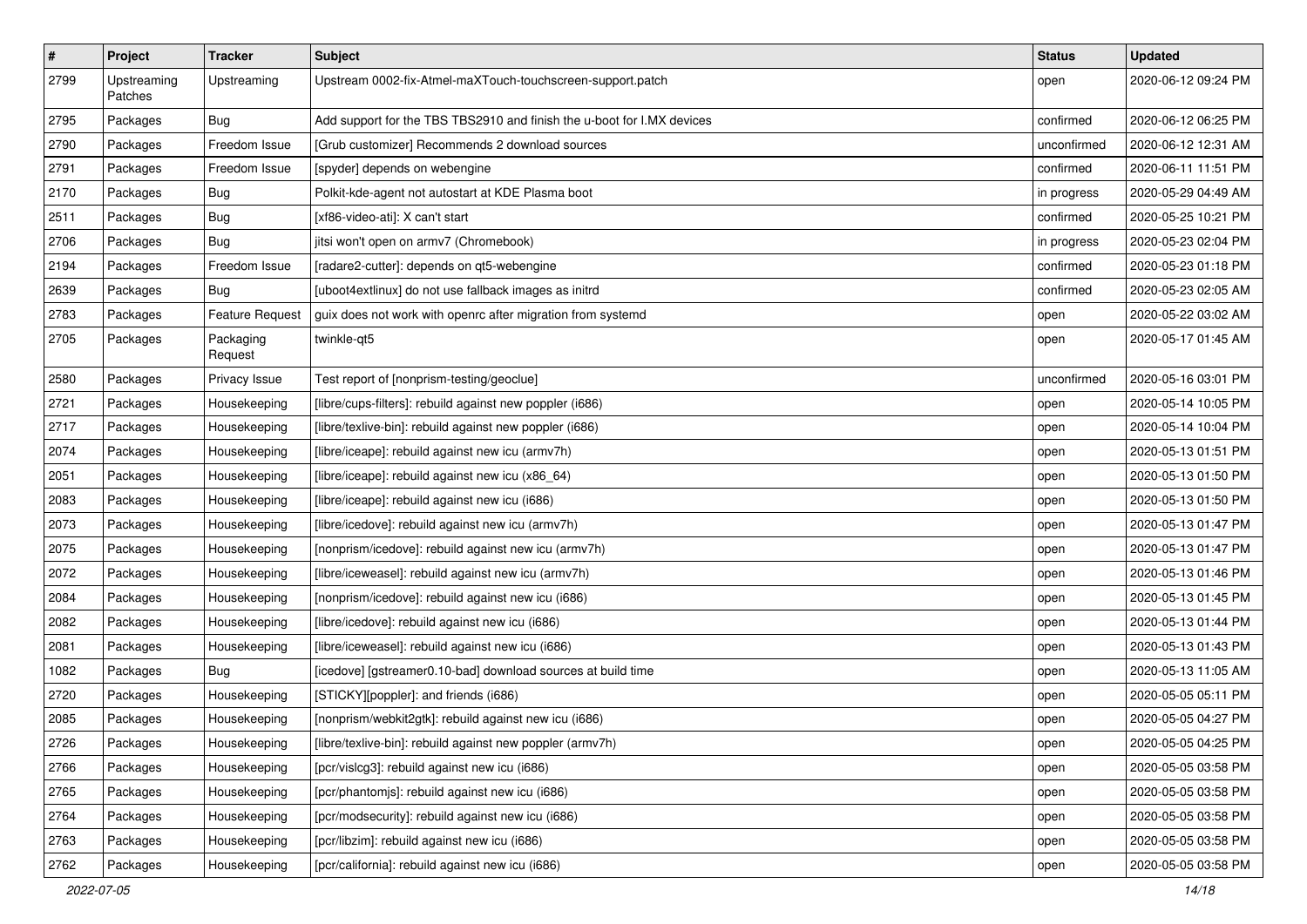| $\#$ | Project  | <b>Tracker</b>       | <b>Subject</b>                                                                           | <b>Status</b> | <b>Updated</b>      |
|------|----------|----------------------|------------------------------------------------------------------------------------------|---------------|---------------------|
| 2761 | Packages | Housekeeping         | [pcr/boost-65-compat]: rebuild against new icu (i686)                                    | open          | 2020-05-05 03:58 PM |
| 2760 | Packages | Housekeeping         | [pcr/beecrypt]: rebuild against new icu (i686)                                           | open          | 2020-05-05 03:58 PM |
| 2759 | Packages | Housekeeping         | [nonprism/california]: rebuild against new icu (i686)                                    | open          | 2020-05-05 03:58 PM |
| 2758 | Packages | Housekeeping         | [libre/texlive-bin]: rebuild against new icu (i686)                                      | open          | 2020-05-05 03:58 PM |
| 2757 | Packages | Housekeeping         | [libre/quassel]: rebuild against new icu (i686)                                          | open          | 2020-05-05 03:58 PM |
| 2756 | Packages | Housekeeping         | [libre/openttd]: rebuild against new icu (i686)                                          | open          | 2020-05-05 03:58 PM |
| 2754 | Packages | Housekeeping         | [pcr/vislcg3]: rebuild against new icu (x86_64)                                          | open          | 2020-05-05 03:57 PM |
| 2753 | Packages | Housekeeping         | [pcr/modsecurity]: rebuild against new icu (x86_64)                                      | open          | 2020-05-05 03:57 PM |
| 2752 | Packages | Housekeeping         | [pcr/libzim]: rebuild against new icu (x86_64)                                           | open          | 2020-05-05 03:57 PM |
| 2751 | Packages | Housekeeping         | [pcr/california]: rebuild against new icu (x86_64)                                       | open          | 2020-05-05 03:57 PM |
| 2749 | Packages | Housekeeping         | [pcr/beecrypt]: rebuild against new icu (x86_64)                                         | open          | 2020-05-05 03:57 PM |
| 2748 | Packages | Housekeeping         | [nonprism/california]: rebuild against new icu (x86_64)                                  | open          | 2020-05-05 03:57 PM |
| 2747 | Packages | Housekeeping         | [multilib/lib32-icu]: rebuild against new icu (x86_64)                                   | open          | 2020-05-05 03:57 PM |
| 2741 | Packages | Housekeeping         | [pcr/vislcg3]: rebuild against new icu (armv7h)                                          | open          | 2020-05-05 03:56 PM |
| 2740 | Packages | Housekeeping         | [pcr/phantomjs]: rebuild against new icu (armv7h)                                        | open          | 2020-05-05 03:56 PM |
| 2739 | Packages | Housekeeping         | [pcr/modsecurity]: rebuild against new icu (armv7h)                                      | open          | 2020-05-05 03:56 PM |
| 2738 | Packages | Housekeeping         | [pcr/libzim]: rebuild against new icu (armv7h)                                           | open          | 2020-05-05 03:56 PM |
| 2737 | Packages | Housekeeping         | [pcr/california]: rebuild against new icu (armv7h)                                       | open          | 2020-05-05 03:56 PM |
| 2736 | Packages | Housekeeping         | [pcr/boost-65-compat]: rebuild against new icu (armv7h)                                  | open          | 2020-05-05 03:56 PM |
| 2735 | Packages | Housekeeping         | [pcr/beecrypt]: rebuild against new icu (armv7h)                                         | open          | 2020-05-05 03:56 PM |
| 2734 | Packages | Housekeeping         | [nonprism/california]: rebuild against new icu (armv7h)                                  | open          | 2020-05-05 03:56 PM |
| 2733 | Packages | Housekeeping         | [libre/texlive-bin]: rebuild against new icu (armv7h)                                    | open          | 2020-05-05 03:56 PM |
| 2732 | Packages | Housekeeping         | [libre/texlive-bin]: rebuild against new icu (armv7h)                                    | open          | 2020-05-05 03:56 PM |
| 2731 | Packages | Housekeeping         | [libre/quassel]: rebuild against new icu (armv7h)                                        | open          | 2020-05-05 03:56 PM |
| 2730 | Packages | Housekeeping         | [libre/openttd]: rebuild against new icu (armv7h)                                        | open          | 2020-05-05 03:56 PM |
| 2729 | Packages | Housekeeping         | [libre/epiphany]: rebuild against new icu (armv7h)                                       | open          | 2020-05-05 03:56 PM |
| 2078 | Packages | Housekeeping         | [libre/icecat]: rebuild against new icu (armv7h)                                         | open          | 2020-05-05 02:29 PM |
| 2076 | Packages | Housekeeping         | [nonprism/webkit2gtk]: rebuild against new icu (armv7h)                                  | open          | 2020-05-05 02:29 PM |
| 2718 | Packages | Freedom Issue        | [firefox-i18n-tl] lceweasel language packs already exists (and it would cause conflicts) | unconfirmed   | 2020-05-05 05:29 AM |
| 2711 | Packages | Packaging<br>Request | v4l2loopback kernel module                                                               | open          | 2020-04-29 02:06 AM |
| 2634 | Packages | <b>Bug</b>           | [pcr nonprism core extra community] Arch migration                                       | unconfirmed   | 2020-04-28 08:37 AM |
| 2708 | Packages | Freedom Issue        | [kdeplasma-addons] controversial qt5-webengine in makedepends and optdepends             | confirmed     | 2020-04-28 01:41 AM |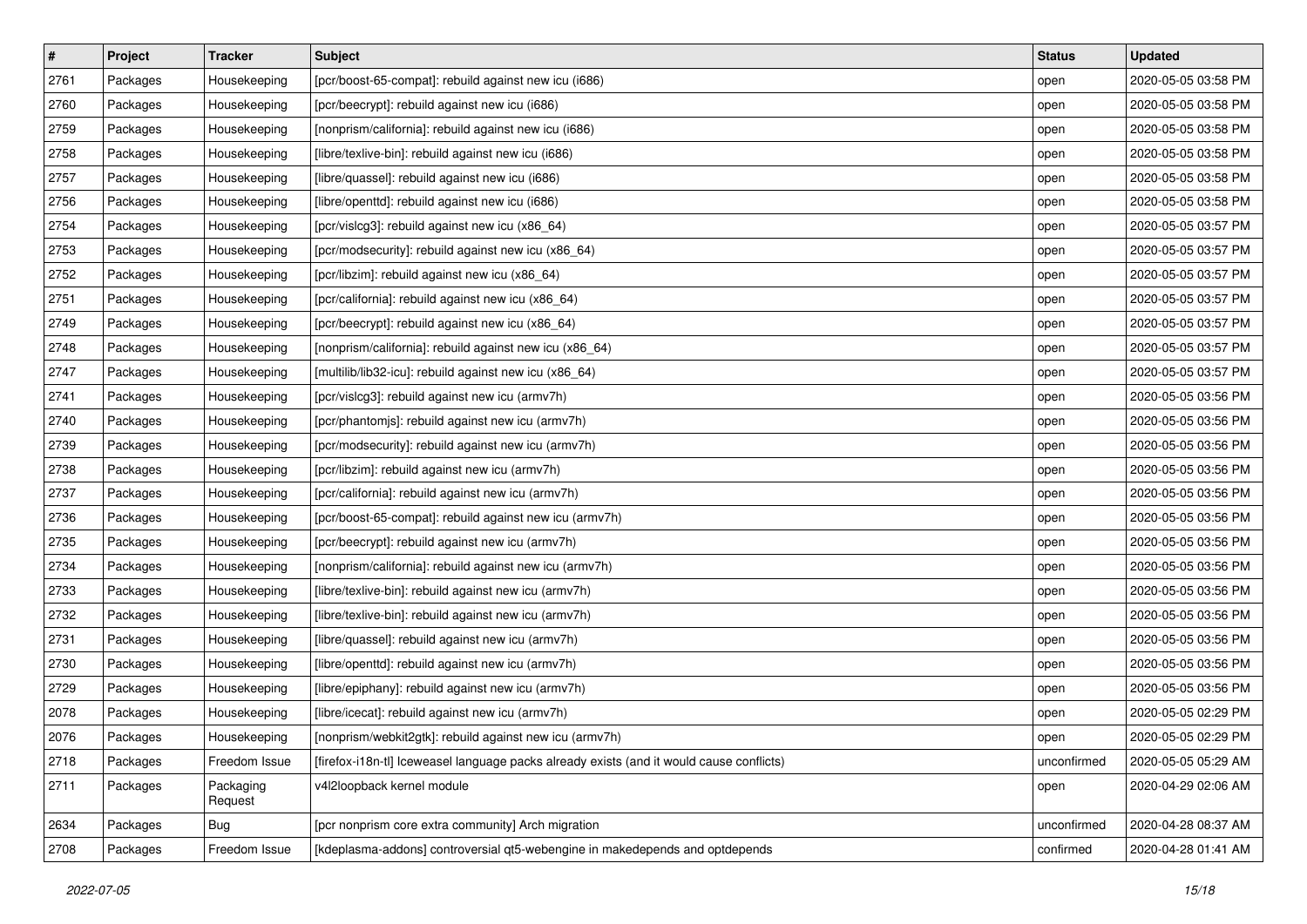| $\pmb{\#}$ | Project               | <b>Tracker</b>         | <b>Subject</b>                                                                     | <b>Status</b> | <b>Updated</b>      |
|------------|-----------------------|------------------------|------------------------------------------------------------------------------------|---------------|---------------------|
| 2710       | Packages              | <b>Bug</b>             | [kodi] error while loading shared libraries: libfmt.so.6                           | confirmed     | 2020-04-25 07:13 PM |
| 2709       | Packages              | Packaging<br>Request   | nextcloud-app-jsxc                                                                 | open          | 2020-04-25 04:38 PM |
| 2261       | Packages              | Bug                    | [C201] ThinkPenguin N150 USB WiFi not working                                      | in progress   | 2020-04-18 09:23 PM |
| 2670       | Packages              | Freedom Issue          | [osinfo-db] Contains metadata for nonfree OSs, including download URLs             | confirmed     | 2020-04-13 05:17 PM |
| 2690       | Packages              | Packaging<br>Request   | Add the mate-menu to repo                                                          | open          | 2020-04-11 07:20 AM |
| 2686       | Packages              | <b>Bug</b>             | Atril can't open pdfs on arm                                                       | unconfirmed   | 2020-04-10 01:07 AM |
| 2679       | Servers               | Housekeeping           | [Wiki] Enable registration                                                         | open          | 2020-04-08 08:40 PM |
| 2682       | Packages              | Packaging<br>Request   | [aur/htpdate] For Tor users                                                        | open          | 2020-04-08 10:59 AM |
| 2667       | Servers               | <b>Feature Request</b> | [community] source repo not found (armv7)                                          | open          | 2020-04-07 09:54 PM |
| 2676       | Packages              | Freedom Issue          | [firejail] Remove non-free profiles                                                | unconfirmed   | 2020-04-07 07:55 PM |
| 2660       | Packages              | Bug                    | Issue with virt-manager/libvirt-python on armv7                                    | unconfirmed   | 2020-04-06 10:37 AM |
| 2671       | Packages              | Freedom Issue          | [libosinfo] Probably needs to be removed from blacklist                            | unconfirmed   | 2020-04-06 07:13 AM |
| 2653       | Packages              | Packaging<br>Request   | <b>GNU Global</b>                                                                  | open          | 2020-04-05 09:25 PM |
| 2630       | Installation<br>Media | <b>Bug</b>             | Problems installing Parabola OpenRC LXDE                                           | unconfirmed   | 2020-03-25 06:46 PM |
| 2658       | Packages              | <b>Bug</b>             | incompatible gcc/plugin versions                                                   | unconfirmed   | 2020-03-22 02:14 PM |
| 2656       | Packages              | Bug                    | [octave] strange behavior on armv7                                                 | unconfirmed   | 2020-03-20 08:28 AM |
| 2654       | Packages              | Packaging<br>Request   | Add the brisk-menu to pcr                                                          | open          | 2020-03-13 08:59 AM |
| 2626       | Packages              | Housekeeping           | Create a consice requirement specification for packages in "your-privacy"          | open          | 2020-03-10 10:31 AM |
| 2651       | Packages              | Packaging<br>Request   | Remove [pcr/python-pycrypto] and [pcr/python2-pycrypto] as they are in [community] | open          | 2020-03-09 08:26 PM |
| 2642       | Installation<br>Media | Bug                    | Reason: The installer failed to create a partition table on ST320LT012-9WS14C.     | unconfirmed   | 2020-03-09 03:47 PM |
| 2640       | Packages              | Packaging<br>Request   | Gretl                                                                              | open          | 2020-03-09 01:34 PM |
| 2645       | Packages              | Freedom Issue          | [archlinux-repro] downloads archlinux's bootstrap                                  | confirmed     | 2020-03-09 10:25 AM |
| 2578       | Packages              | Feature Request        | ARM: Add back GRUB                                                                 | open          | 2020-03-09 09:11 AM |
| 2530       | Packages              | <b>Bug</b>             | [wireguard-dkms]: fails to build on linux-libre since at least 5.3.1               | confirmed     | 2020-03-06 02:47 AM |
| 2158       | Packages              | Packaging<br>Request   | [icecat]: needs rebuild or upgrade for i686 and arm                                | in progress   | 2020-03-02 07:25 PM |
| 2637       | Packages              | i Bug                  | [ttf-gentium-plus] Not needed since community/gentium-plus-font 5.000-3            | unconfirmed   | 2020-02-24 10:07 AM |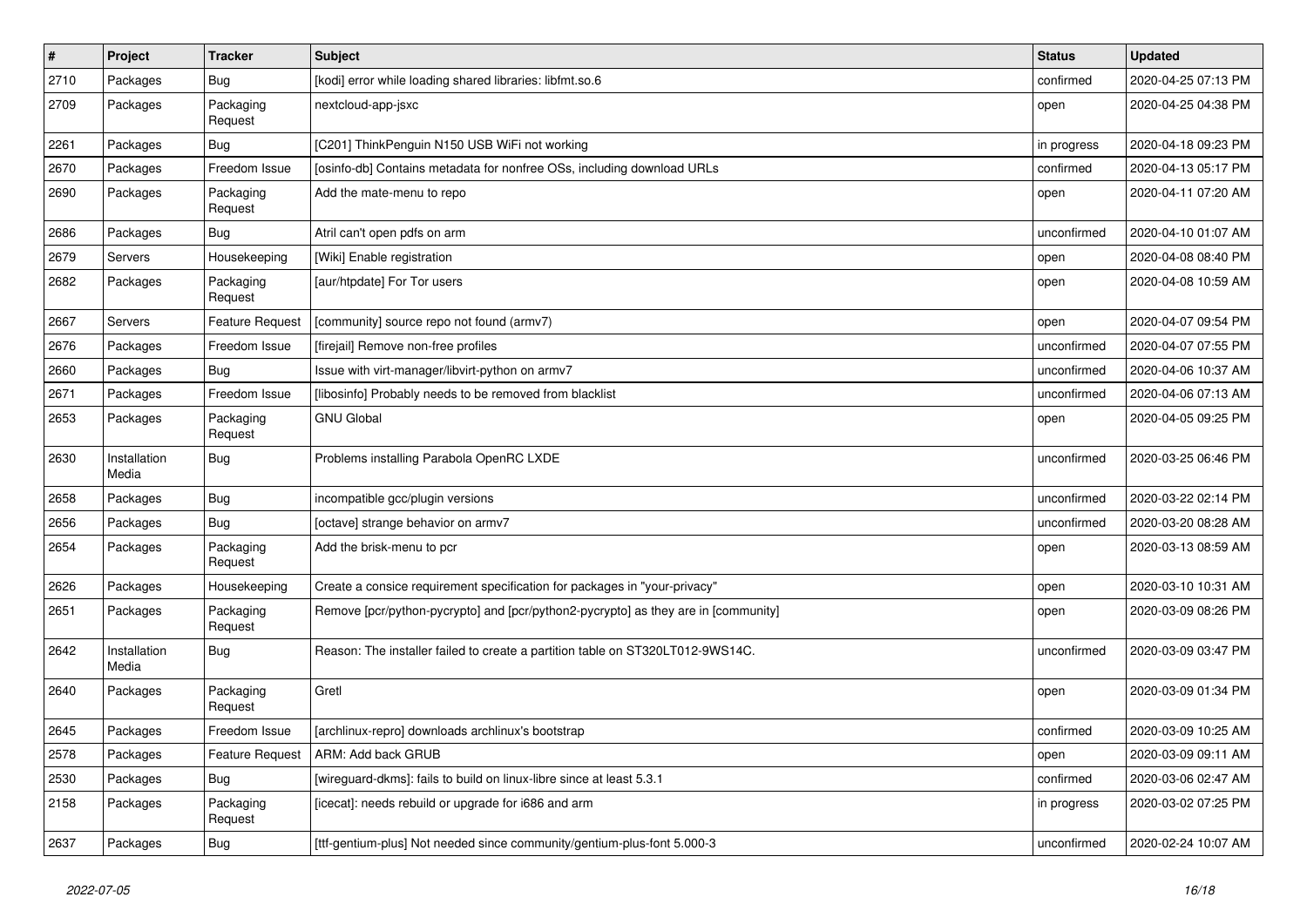| $\vert$ # | Project               | <b>Tracker</b>       | <b>Subject</b>                                                                                                                  | <b>Status</b> | <b>Updated</b>      |
|-----------|-----------------------|----------------------|---------------------------------------------------------------------------------------------------------------------------------|---------------|---------------------|
| 2508      | Packages              | Freedom Issue        | [ksysguard] supports non-free nvidia-utils/nvidia-smi utility                                                                   | unconfirmed   | 2020-02-16 08:23 AM |
| 2632      | Packages              | Bug                  | Default fonts in XFCE                                                                                                           | unconfirmed   | 2020-02-15 09:39 AM |
| 2631      | Packages              | Bug                  | [qtwebkit] has unresolvable dependency: [qt4]                                                                                   | confirmed     | 2020-02-14 07:48 AM |
| 2576      | Packages              | Bug                  | [openrc-desktop] rearrange openrc groups                                                                                        | confirmed     | 2020-02-10 03:33 AM |
| 2624      | Packages              | Privacy Issue        | Re-evaluate packages in nonprism with unkown problems                                                                           | confirmed     | 2020-02-09 02:09 AM |
| 2620      | Packages              | Privacy Issue        | Create a neutered geoclue                                                                                                       | in progress   | 2020-02-07 03:20 PM |
| 2625      | Packages              | Privacy Issue        | Re-evaluate [nonprism] hardened packages                                                                                        | confirmed     | 2020-02-07 03:19 PM |
| 2623      | Packages              | Privacy Issue        | Re-evaluate nonprism-packages which remove addon or access to non-free service                                                  | confirmed     | 2020-02-07 03:18 PM |
| 2621      | Packages              | Privacy Issue        | Remove packages patched against geoclue from [nonprism]                                                                         | confirmed     | 2020-02-07 01:21 PM |
| 1884      | Packages              | Bug                  | nonprism and gnome                                                                                                              | open          | 2020-02-07 01:13 PM |
| 2616      | Packages              | Freedom Issue        | [magma] Depends on nonfree cuda                                                                                                 | confirmed     | 2020-02-06 05:18 PM |
| 2134      | Packages              | Housekeeping         | arch linux module packages incompatible with linux-libre                                                                        | in progress   | 2020-01-31 02:12 PM |
| 2405      | Packages              | Bug                  | [multiple-packages]: signature from "Luke R. <g4jc@openmailbox.org>" is unknown trust</g4jc@openmailbox.org>                    | in progress   | 2020-01-28 02:10 AM |
| 2611      | Installation<br>Media | Bug                  | OpenRC CLI ISO freezes on boot with AMD ryzen                                                                                   | info needed   | 2020-01-27 02:54 AM |
| 2610      | ppc64le               | Bug                  | Chroot file permission are bad created by librechroot                                                                           | unconfirmed   | 2020-01-21 04:12 PM |
| 1904      | Packages              | Bug                  | third-party package managers should not install into /usr/bin                                                                   | open          | 2020-01-14 03:02 PM |
| 2506      | Packages              | Packaging<br>Request | arch introduced a base metapackage to replace the meta group                                                                    | in progress   | 2020-01-04 12:20 PM |
| 2590      | Packages              | Privacy Issue        | [Privacy issue] dotnet-sdk, dotnet-runtime telemetry                                                                            | unconfirmed   | 2019-12-31 03:15 PM |
| 2581      | Packages              | Bug                  | installing xorgproto (2019.2-2) breaks dependency                                                                               | confirmed     | 2019-12-25 01:25 PM |
| 1439      | Packages              | Bug                  | [nonprism/gnome-settings-daemon]: breaks GDM/GNOME                                                                              | open          | 2019-12-23 03:54 PM |
| 2582      | Packages              | <b>Bug</b>           | [perl-linux-desktopfiles]: needs rebuild                                                                                        | open          | 2019-12-22 01:38 AM |
| 2574      | Installation<br>Media | Bug                  | "30-openrc-upgrade.hook line 2: invalid value Path" when trying to install or remove package                                    | confirmed     | 2019-12-19 11:31 PM |
| 2556      | Packages              | Bug                  | Conflict updating openrc - libelogind and systemd-libsystemd are in conflict                                                    | confirmed     | 2019-12-19 11:26 PM |
| 2559      | Packages              | Bug                  | conflict installing openrc-desktop - /mnt/etc/init.d/NetworkManager exists in both 'networkmanager' and 'networkmanager-openrc' | confirmed     | 2019-12-19 11:25 PM |
| 2128      | Packages              | Packaging<br>Request | [nonprism/gnome-online-accounts]: Cannot start GNOME after activating nonprism                                                  | in progress   | 2019-12-18 05:29 PM |
| 2339      | Packages              | Packaging<br>Request | add TuxGuitar                                                                                                                   | open          | 2019-12-08 07:50 PM |
| 2161      | Packages              | Bug                  | [linux-libre-chromebook]trying to flash kernel image to root partition                                                          | info needed   | 2019-12-08 05:40 AM |
| 2541      | Packages              | <b>Bug</b>           | [linux-libre] Module mac80211 no longer loads.                                                                                  | info needed   | 2019-11-26 01:52 AM |
| 2554      | Packages              | Bug                  | ficecatl: can not sign in to sync                                                                                               | confirmed     | 2019-11-22 02:13 PM |
| 2327      | Branding              | Housekeeping         | [icedove] branding issues in "About Icedove" GUI                                                                                | open          | 2019-11-18 01:27 AM |